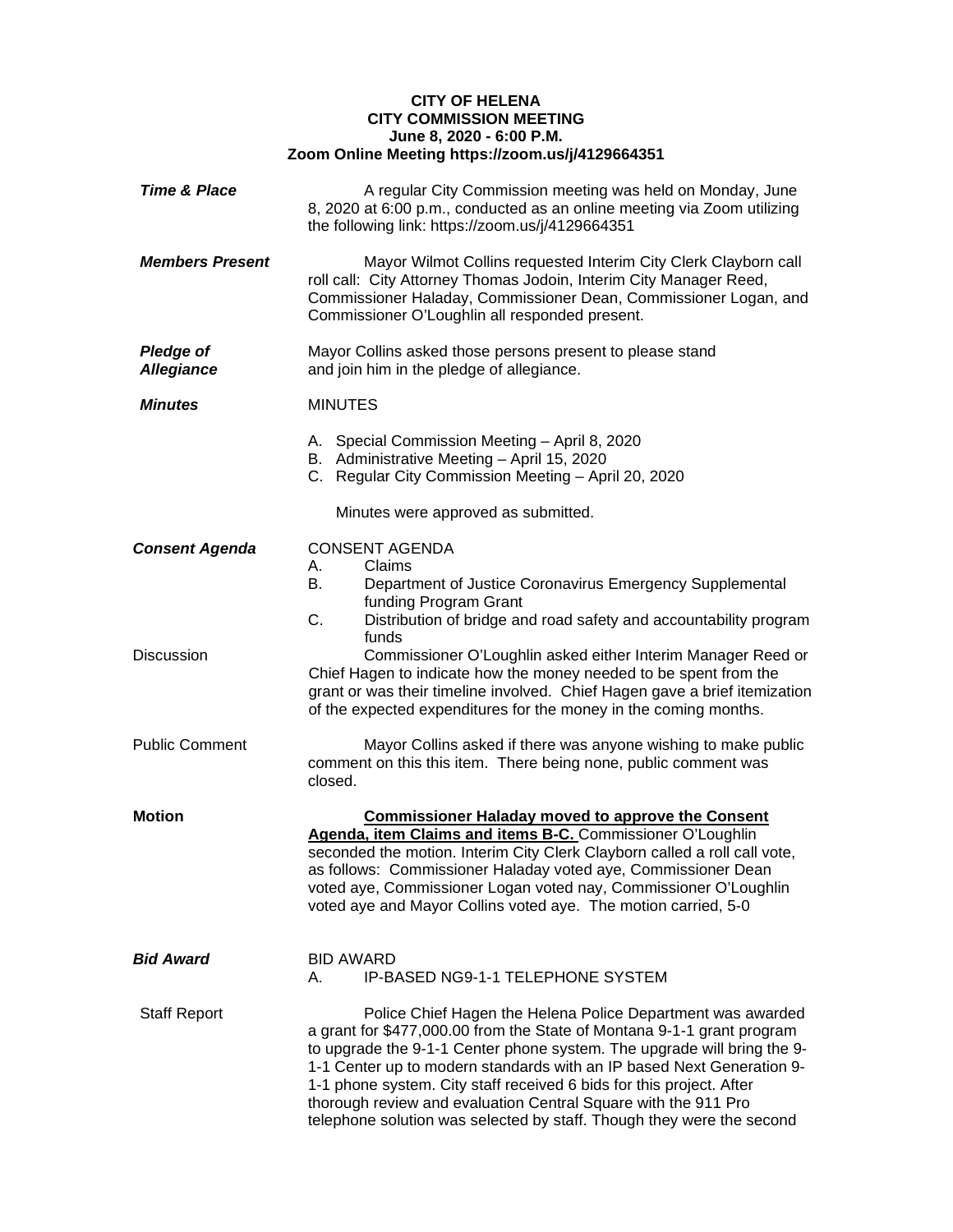lowest bidder, Central Square's product not only checked all the required boxes they offer technology that exceeded the other bids.

From the 911 operator's perspective 911 Pro offers the most comprehensive and integrated features such as RapidSOS™ integration, patented Caller Location Query (CLQ), Text-to (and from) -911 & Integrated Google mapping. CentralSquare utilizes its own short message services (SMS) for Center Initiated Text which allows a telecommunicator to initiate an outbound SMS message to any SMS enabled phone. Text responses can be pre-configured and organized for a quick and concise response to text messages. With Center Initiated Text, phone calls could be replaced with text for callers who cannot speak or are hearing impaired in order to assist them without the help of a third party. RapidSOS™ Clearinghouse is another robust feature with the CentralSquare 911 Pro system. With this technology, 911 Pro locates and uses the caller's latitude, longitude, and reverse geocoded address to create a plot point of their location on the map. This is a great advancement in locating wireless 911 callers that other vendors do not have implemented.

On top of this, CentralSquare 911 Pro also offers patented technology called Caller Location Query (CLQ) that no other vendor can provide. It allows a public safety telecommunicator to send an SMS message to any number to obtain the location of the wireless phone. Once the location is captured, it will automatically send the phone's location to CentralSquare 911 Pro, allowing the call-taker to access the phone's GPS. For missing, abducted or in search and rescue cases this would be a tremendous improvement to determining a wireless caller's location.

CentralSquare 911 Pro offers the most comprehensive and forward leaning calltaking remedy for the City of Helena. Its integrated features, patented caller location query, visual appeal and ease of use makes this an ideal call-taking platform for the public safety telecommunicator.

Staff recommended to award the IP-based NG9-1-1 Telephone System to CentralSquare 911 Pro in the amount of \$305,970.63.

Discussion Commissioner Dean inquired as to the amount of ongoing maintenance and operating costs for the software and from what fund they would be drawn. The Commissioner also asked what considerations had been taken for consent to be given for configuring the locations. Mr. Pete Callahan, Dispatch Superintendent, stated the privacy concerns would be policy driven and this option would only be utilized in rare specific instances. The maintenance costs would be all funded from the grant money. Commissioner Haladay asked Mr. Callahan to itemize the differences between CentralSquare and the Sunlo bid, which was technically a lower bid; and ultimately why the higher of the two was chosen. Mr. Callahan cited the advanced technology in the CentralSquare product and its more prominent use in the larger law enforcement network for the reasons. Public Comment Mayor Collins asked if there was anyone wishing to make public comment on this this item. There being none, public comment was closed.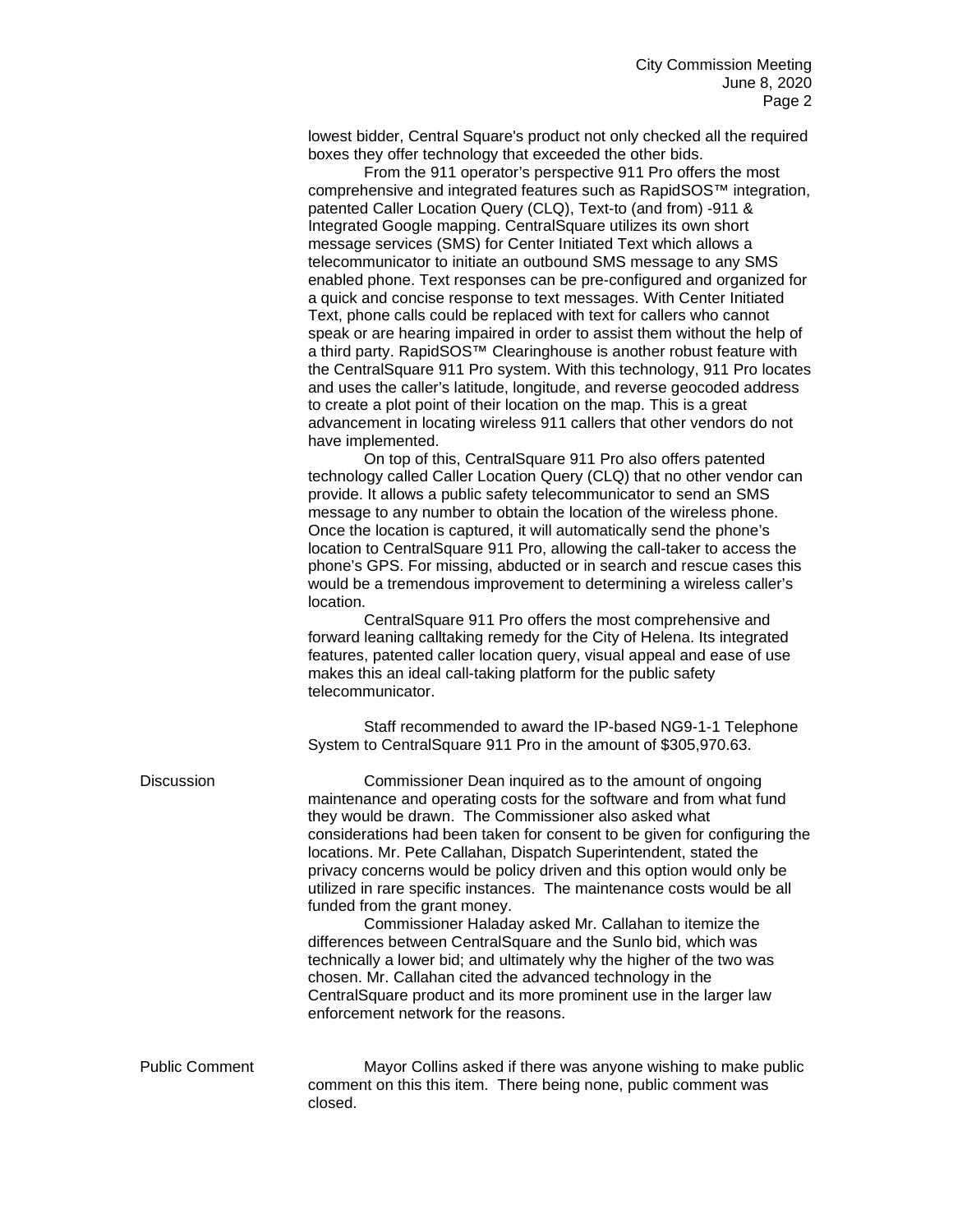| <b>Motion</b>                                |                                                                                                                                                                                                                                                                                                                          | <b>Commissioner Dean moved to award the IP-based NG9-1-1</b><br>Telephone System to CentralSquare 911 Pro in the amount of<br>\$305,970.63. Commissioner O'Loughlin seconded the motion. Interim<br>City Clerk Clayborn called a roll call vote, as follows: Commissioner<br>Haladay voted aye, Commissioner Dean voted aye, Commissioner<br>Logan voted aye, Commissioner O'Loughlin voted aye, and Mayor<br>Collins voted aye. The motion carried, 5-0                                                                                                                                                                                                                                    |
|----------------------------------------------|--------------------------------------------------------------------------------------------------------------------------------------------------------------------------------------------------------------------------------------------------------------------------------------------------------------------------|---------------------------------------------------------------------------------------------------------------------------------------------------------------------------------------------------------------------------------------------------------------------------------------------------------------------------------------------------------------------------------------------------------------------------------------------------------------------------------------------------------------------------------------------------------------------------------------------------------------------------------------------------------------------------------------------|
| <b>City Commissioners</b>                    |                                                                                                                                                                                                                                                                                                                          | <b>Communications from COMMUNICATIONS/PROPOSALS FROM CITY COMMISSIONERS</b><br>Commissioner Logan asked if the Commission would like to<br>consider reevaluating the Emergency Order to allow advisory boards to<br>begin meeting again. City Attorney Jodoin stated while the authority of<br>the Commission exists, it should be more broadly discussed at the next<br>Administrative Meeting to ensure the details and direction could be given<br>to staff. Commissioner Logan asked further to put on the next<br>Administrative Meeting a discussion pertaining to the filling of key<br>positions within the City. A consensus was given to put both items on an<br>upcoming agenda. |
| <b>Report of the City</b><br><b>Attorney</b> |                                                                                                                                                                                                                                                                                                                          | REPORT OF THE CITY ATTORNEY<br>City Attorney Jodoin stated there was nothing to report                                                                                                                                                                                                                                                                                                                                                                                                                                                                                                                                                                                                      |
| <b>Litigation Strategy</b>                   | <b>LITIGATION STRATEGY</b><br>City Attorney Jodoin stated there was nothing to report.                                                                                                                                                                                                                                   |                                                                                                                                                                                                                                                                                                                                                                                                                                                                                                                                                                                                                                                                                             |
| <b>Report of the City</b><br><b>Manager</b>  | REPORT OF THE CITY MANAGER<br>Interim City Manager Reed gave a brief update on the<br>installation of the hand sanitizing stations throughout the Downtown<br>area. Additionally, Manager Reed deferred to Budget Analyst Chris<br>Couey to give an overview of the final budget adoption timeline to the<br>Commission. |                                                                                                                                                                                                                                                                                                                                                                                                                                                                                                                                                                                                                                                                                             |
| the Helena Citizens                          |                                                                                                                                                                                                                                                                                                                          | <b>Communications from COMMUNICATIONS FROM THE HELENA CITIZENS COUNCIL</b>                                                                                                                                                                                                                                                                                                                                                                                                                                                                                                                                                                                                                  |
|                                              | А.                                                                                                                                                                                                                                                                                                                       | HELENA CITIZENS COUNCIL BUDGET REVIEW AND<br>RECOMMENDATIONS PRESENTATION                                                                                                                                                                                                                                                                                                                                                                                                                                                                                                                                                                                                                   |
|                                              |                                                                                                                                                                                                                                                                                                                          | Dylan Klapmeier, HCC Chair, reported the Helena Citizens<br>Council City of Helena budget recommendations.                                                                                                                                                                                                                                                                                                                                                                                                                                                                                                                                                                                  |
| <b>Regular Items</b>                         |                                                                                                                                                                                                                                                                                                                          | <b>REGULAR ITEMS</b>                                                                                                                                                                                                                                                                                                                                                                                                                                                                                                                                                                                                                                                                        |
|                                              | А.                                                                                                                                                                                                                                                                                                                       | CONSIDER THE HELENA OPEN LANDS MANAGEMENT<br>PLAN, RECREATION CHAPTER ADOPTION                                                                                                                                                                                                                                                                                                                                                                                                                                                                                                                                                                                                              |
| <b>Staff Report</b>                          | affiliations.                                                                                                                                                                                                                                                                                                            | Parks, Recreation and Open Lands Director Kristi Ponozzo<br>reported starting in Spring 2019, the City of Helena engaged CDR<br>Associates to lead the Helena Open Lands Recreation Plan update. The<br>CDR team interviewed 50 individuals from 23 organizations or affiliations<br>and reached out to nearly 80 individuals from 38 organizations or                                                                                                                                                                                                                                                                                                                                      |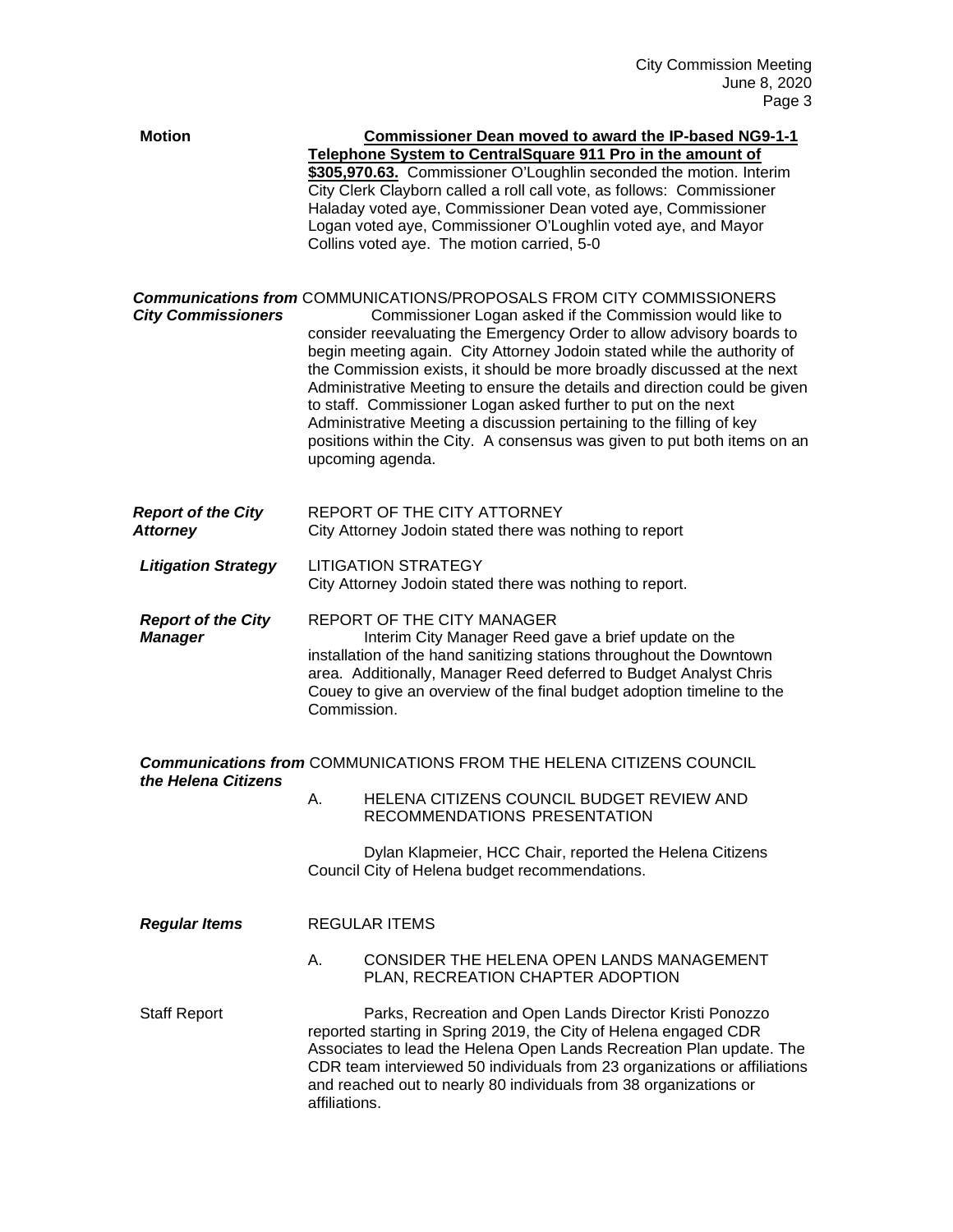| From these interviews key themes emerged. In Fall 2019, CDR<br>engaged Halliday & Associates to design and facilitate three community<br>workshops to gather input on key themes. More than 100 people<br>participated in the workshops. In addition, an on-line survey generated<br>more than 150 responses. The community input helped guide the City of                                                                                                        |
|-------------------------------------------------------------------------------------------------------------------------------------------------------------------------------------------------------------------------------------------------------------------------------------------------------------------------------------------------------------------------------------------------------------------------------------------------------------------|
| Helena's Open Lands Recreation Plan update.                                                                                                                                                                                                                                                                                                                                                                                                                       |
| The intent of the Helena Open Land Recreation Plan is to be an<br>accessible, usable guide for current and future decision making and to<br>guide not prescribe. The City of Helena envisions this plan to serve as a<br>guide for current and future decisions. The City recognizes that uses and<br>demands will continue to change over time. This plan sets out broad<br>guidance and a collaborative process to equip the community's<br>stewardship of HOL. |
| The Parks Department brought the Final Draft of the Open Lands                                                                                                                                                                                                                                                                                                                                                                                                    |
| Management Plan, Recreation Chapter to the January 13th City                                                                                                                                                                                                                                                                                                                                                                                                      |
| Commission Meeting for consideration. We received direction at that<br>meeting to bring back to the commission the specific public involvement<br>process outlined in Chapter 7. A draft of the public involvement process                                                                                                                                                                                                                                        |

(attached) was offered to us by several user groups who worked together to come to consensus on what the public involvement process should look like. The Parks Department reviewed the process and made some minor changes that are reflected in the document. The proposed public involvement process is a robust and usable guide to engage the public on major recreation projects on open lands.

Director Ponozzo recommended Final adoption of the Open Lands Management Plan, Recreation Chapter and accompanying public process appendix.

Discussion Commissioner Dean expressed appreciation for the update and thanked staff for the outreach to the user groups and stakeholders in the community in the process.

Public Comment Mayor Collins asked if there was anyone wishing to make public comment on this this item.

> Lisa Bay spoke in support of the proposed plan and expressed support from Helena Hikes.

Jeff Sherlock, 613 Power, stated support for the plan but expressed some support for additional outreach in general for public engagement in the Open Lands process.

DeeDee Dowden, 535 Curtis, reiterated the comments made by Judge Sherlock.

Christine Deveny, 626 2nd Street, expressed support for the proposed plan.

Tony Jewett, 500 Deal Drive, expressed concern over the public process used in the open lands process but support for the current plan.

There being no further wishing to speak, public comment was closed.

## **Motion Commissioner Dean moved to approve Final adoption of the Open Lands Management Plan, Recreation Chapter and**

**accompanying public process appendix.** Commissioner O'Loughlin seconded the motion. Interim City Clerk Clayborn called a roll call vote, as follows: Commissioner Haladay voted aye, Commissioner Dean voted aye, Commissioner Logan voted aye, Commissioner O'Loughlin voted aye, and Mayor Collins voted aye. The motion carried, 5-0.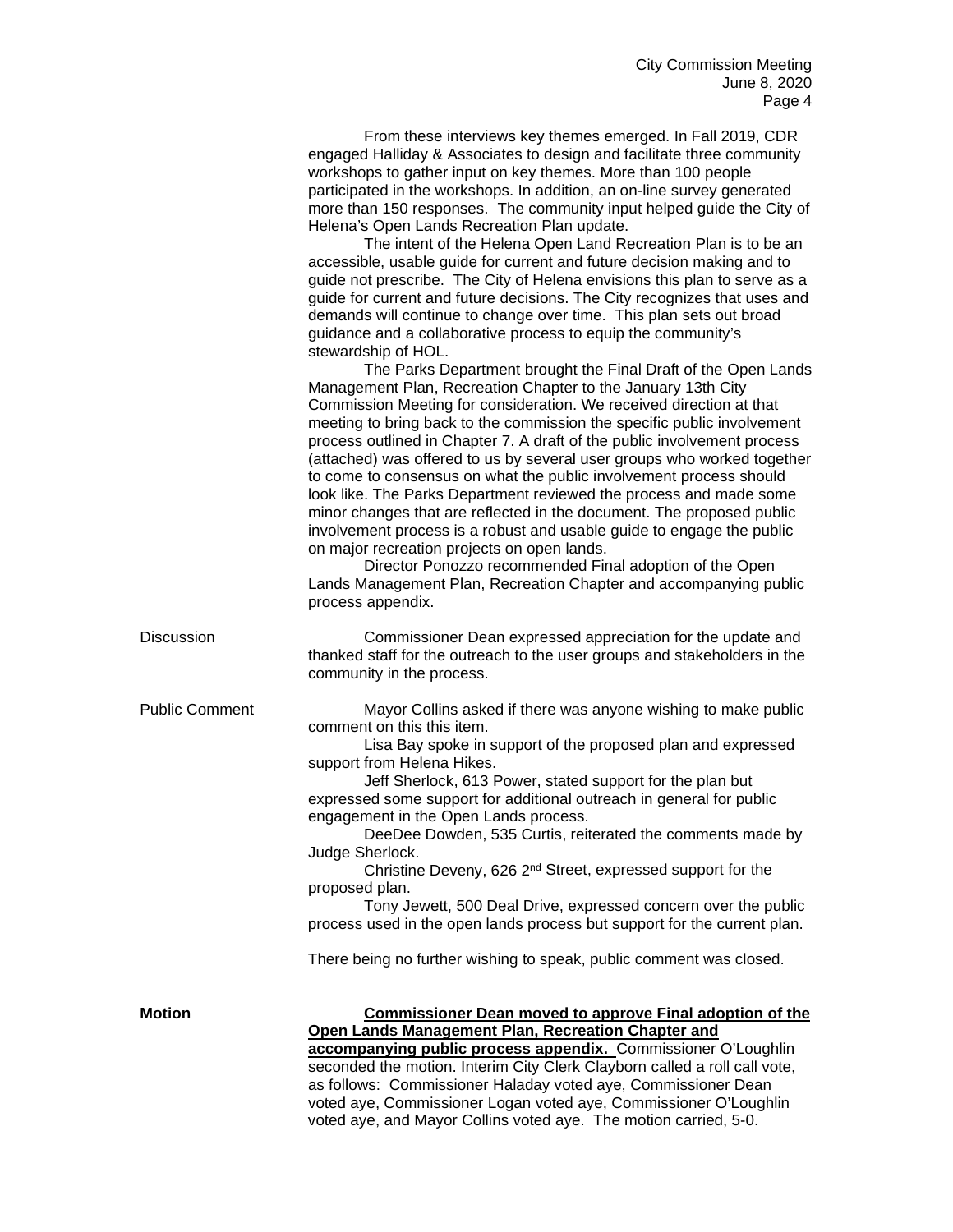B. CONSIDER FIRST PASSAGE OF AN ORDINANCE ESTABLISHING THE CITY'S ANIMAL CONTROL REGULATIONS BY ADOPTING CHAPTER 2 OF TITLE 5 OF THE HELENA CITY CODE AND SETTING A PUBLIC HEARING FOR JULY 13, 2020.

Staff Report City Attorney Thomas Jodoin reported the Chapter 2 of Title 5 of the Helena City Code currently contains the various duties and responsibilities of dog (animal) owners in the City, and also includes various prohibitions such as keeping a nuisance dog. Further, the chapter outlines a process for declaring dogs potentially dangerous or dangerous, depending on the severity of the actions of the dog.

> The existing ordinance is, in many instances, redundant and conflicting, and it creates an inefficient mix of civil and criminal enforcement processes. Substantively there are three major concerns:

1. Presently if a dog bites or attacks another animal or human the only offense that can be cited is "nuisance animal" under Section 5-2-15, HCC, ostensibly because the dog has caused an "annoyance" to the person or animal by biting or attacking them. "Nuisance animal" is primarily oriented towards the prohibition of prolonged barking. Because there is no specific violation for a dog that bites or attacks another animal or human, we have to rely on the "nuisance animal" provision for criminal enforcement and restitution.

2. There is also a civil "designation" and impoundment process where a dog is designated either "potentially dangerous" or "dangerous," depending on the severity of the incident and prior history of the dog. When a dog acts in a manner that results in the dog being designated "dangerous," the dog is seized by the animal control officer and impounded at the Lewis and Clark Humane Society shelter. The owner is cited for the applicable concomitant offenses of "nuisance animal," failure to have the dog on a leash, failure to have proof of rabies vaccination, and/or no city dog license. Before the dangerous dog is released to the owner, the owner must (1) obtain a dangerous dog license from the City, (2) provide proof of liability insurance covering attacks by the dangerous dog, and (3) have a secure enclosure for the dangerous dog to be kept in, or keep the dangerous dog muzzled and on a leash when not in a secure enclosure.

Because there is no authority for the municipal court to decide whether the owner should be allowed to keep the dangerous dog under the civil dangerous dog designation we have had to wait until conviction of the underlying criminal "nuisance animal" citation. This process is incredibly inefficient, and the shelter incurs significant costs and other risks in boarding the dangerous dog often for several months until the dog owner is convicted. (See the attached spreadsheet.) This proposed ordinance would create a process whereby the City can petition the Helena Municipal Court to order the relinquishment of a dog independent of any criminal prosecution. Thus, the City would not need to wait several months for a conviction in order to adjudicate the ownership of the dog while the shelter incurs costs that can reach thousands of dollars.

3. Finally, in terms of the "nuisance animal" portion of the City Code for barking dogs, the language is amended to incorporate the long-standing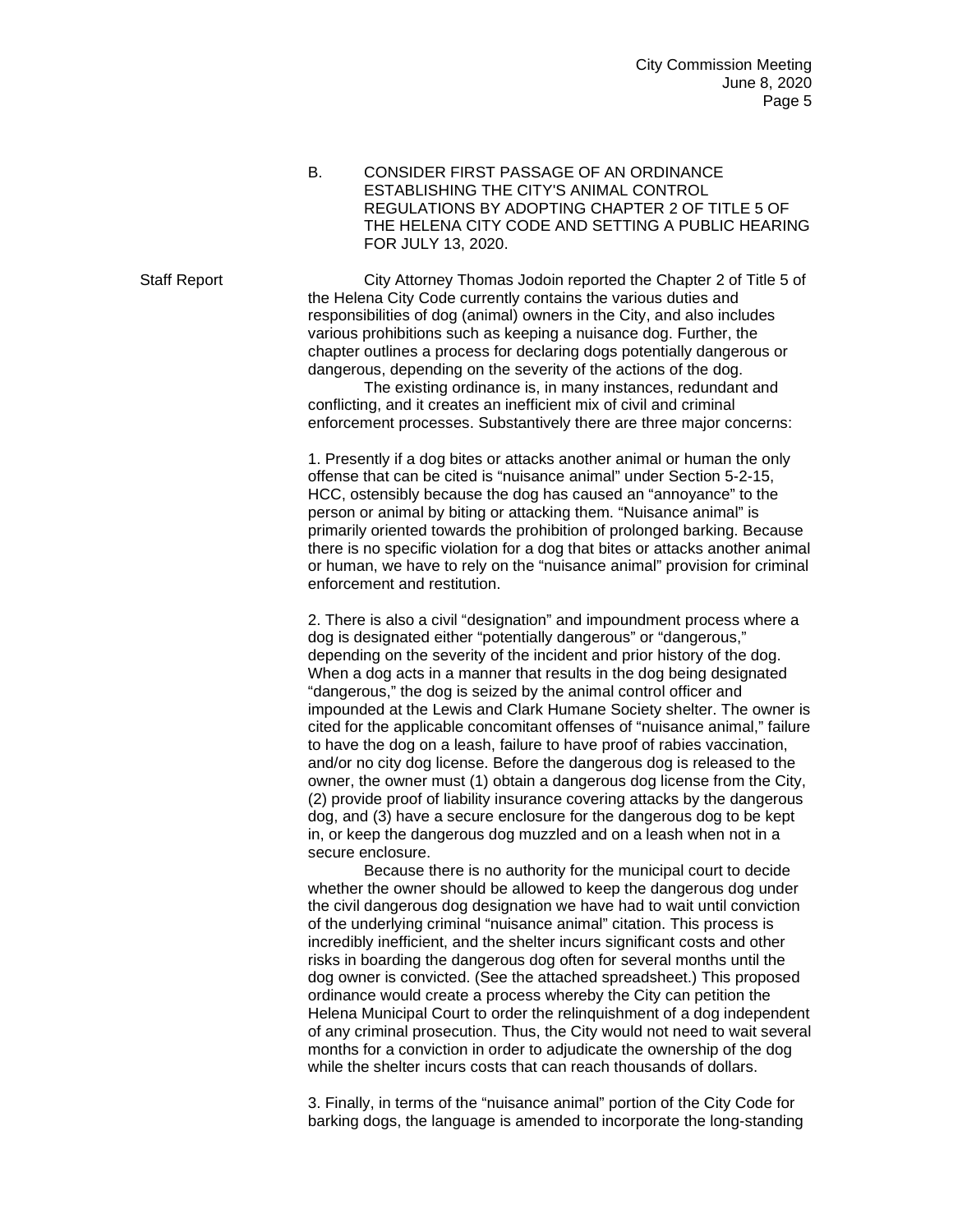policy of the City Attorney's office with regard to prosecution of owners who keep a nuisance barking dog. A copy of the barking dog log that must be submitted to my office for consideration of prosecution is attached.

Comprehensive rewrite of the City's animal control regulations as follows:

• "Potentially Dangerous Dog and Dangerous Dog" designation and appeal process.

• Relinquishment of dangerous dogs for failure to comply severed from criminal process.

• Increase insurance requirements for keeping of dangerous dogs from \$50,000 to \$100,000.

• Delineate specific prohibited behavior for animals and owners:

 o Specific offense for a dog that charges in a menacing fashion. o Specific offense for a dog that causes injury to a human or domesticated animal.

o Codify objective criteria for barking dogs.

o Animal at-large

o Removal of excreta on public property

o Removal of excreta on private property weekly.

 o Failing to keep dog on a leash (except within designated off-leash areas).

• Create consistency with Lewis and Clark County Board of Health rabies requirements.

Eliminate redundancy and the inefficient mix of civil and criminal enforcement processes problematic in the current ordinance. Comprehensive rewrite of the City's animal control regulations as follows:

• "Potentially Dangerous Dog and Dangerous Dog" designation and appeal process.

• Relinquishment of dangerous dogs for failure to comply severed from criminal process.

• Increase insurance requirements for keeping of dangerous dogs from \$50,000 to \$100,000.

• Delineate specific prohibited behavior for animals and owners:

o Specific offense for a dog that charges in a menacing fashion.

o Specific offense for a dog that causes injury to a human or domesticated animal.

o Codify objective criteria for barking dogs.

o Animal at-large

o Removal of excreta on public property

o Removal of excreta on private property weekly.

o Failing to keep dog on a leash (except within designated off-leash areas).

• Create consistency with Lewis and Clark County Board of Health rabies **requirements** 

City Attorney Jodoin recommended approval of first passage of ordinance establishing the City's Animal Control Regulations by Adopting Chapter 2 of Title 5 of the Helena City Code and setting a public hearing date of July 13, 2020.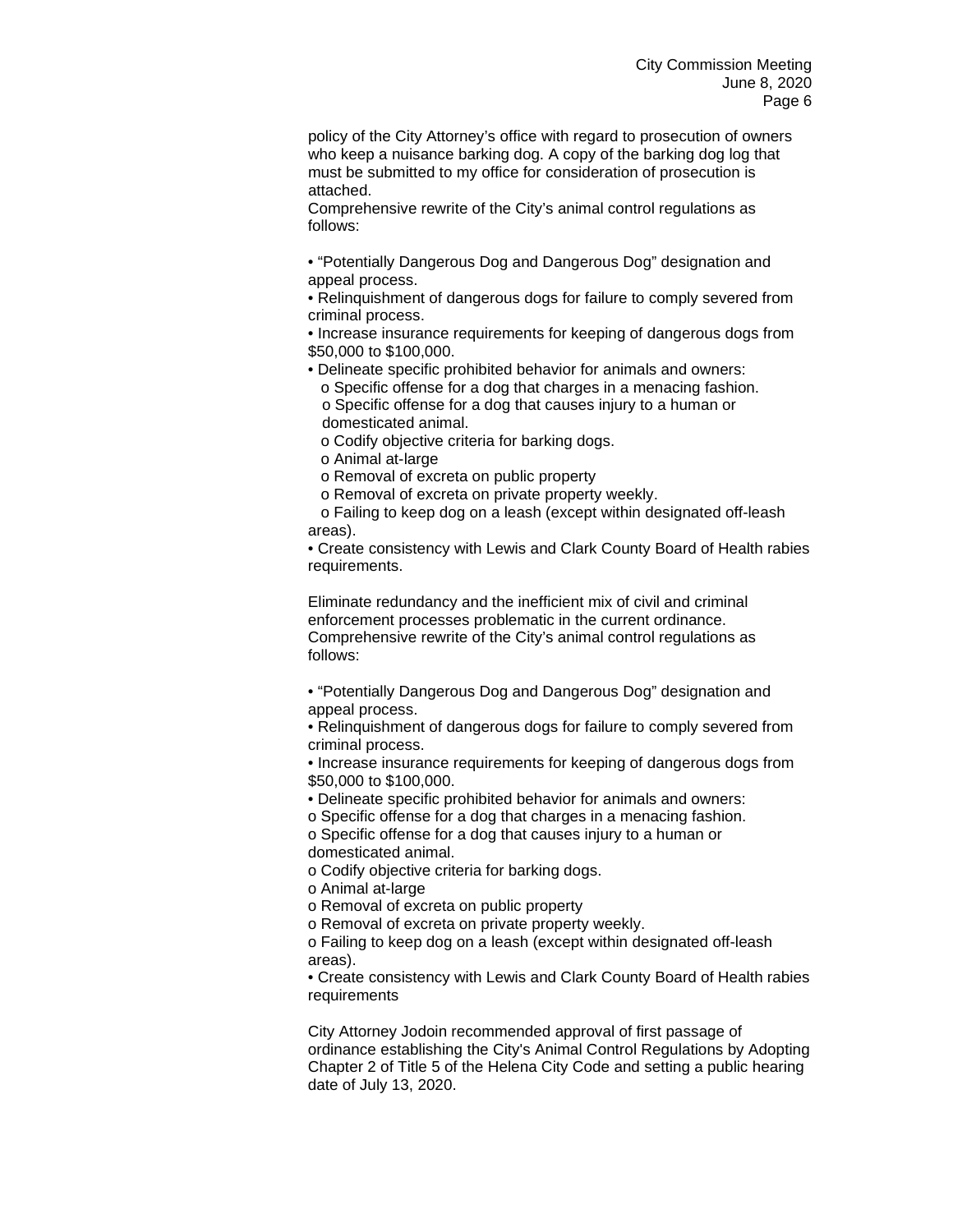| <b>Public Comment</b>                        | Mayor Collins asked if there was anyone wishing to make public<br>comment on this this item. There being none, public comment was<br>closed.                                                                                                                                                                                                                                                                                                                                                                                                                                                                                                                                                                                                                                                                                                                                                                              |
|----------------------------------------------|---------------------------------------------------------------------------------------------------------------------------------------------------------------------------------------------------------------------------------------------------------------------------------------------------------------------------------------------------------------------------------------------------------------------------------------------------------------------------------------------------------------------------------------------------------------------------------------------------------------------------------------------------------------------------------------------------------------------------------------------------------------------------------------------------------------------------------------------------------------------------------------------------------------------------|
| <b>Discussion</b>                            | Commissioner Dean asked about the language in the ordinance<br>regarding the use of the word "menacing" and whether or not there could<br>be considerations for the number of tags the dogs are required to use,<br>and the possibility of harm to the dogs hearing. City Attorney Jodoin<br>stated he would be willing to work with the Commission on both items.                                                                                                                                                                                                                                                                                                                                                                                                                                                                                                                                                        |
| <b>Motion</b>                                | <b>Commissioner O'Loughlin moved to approve first passage</b><br>of ordinance establishing the City's Animal Control Regulations by<br>Adopting Chapter 2 of Title 5 of the Helena City Code and setting a<br>public hearing date of July 13, 2020. Commissioner Haladay<br>seconded the motion. Interim City Clerk Clayborn called a roll call vote,<br>as follows: Commissioner Haladay voted aye, Commissioner Dean<br>voted aye, Commissioner Logan voted aye, Commissioner O'Loughlin<br>voted aye, and Mayor Collins voted aye. The motion carried, 5-0.<br>C.<br>CONSIDER A SIDEWALK VARIANCE FOR 37 DUNBAR AVE                                                                                                                                                                                                                                                                                                    |
| <b>Staff Report</b><br><b>Public Comment</b> | City Engineer Ryan Leland reported Ron Davidson, the owner of<br>37 Dunbar Avenue, is requesting a sidewalk variance. The property is<br>currently being developed and has approved building plans. Currently<br>Dunbar Avenue is an undeveloped dirt street with no asphalt, curb &<br>gutter or sidewalks and has steep grades between the developed<br>property and the current street elevation towards the west end.<br>The Owner of the Property is requesting a sidewalk variance to<br>defer the installation of sidewalks along Dunbar Avenue until it is<br>constructed to city standards.<br>Staff recommended to approve, table, or deny the deferring of<br>the installation of sidewalks along 37 Dunbar Avenue until its constructed<br>to city standards.<br>Mayor Collins asked if there was anyone wishing to make public<br>comment on this this item. There being none, public comment was<br>closed. |
| Discussion                                   | Commissioner Haladay asked staff to confirm if through the<br>previous variance agreement with the landowner a waiver towards a SID<br>exists. Mr. Leland confirmed the waiver of any future protest towards an<br>SID would have been signed as part of the variance process.<br>Commissioner Dean asked Mr. Leland if a variance was<br>approved today, and the City did conduct street improvements in the<br>area, would the sidewalk installed today be able to be saved. Mr. Leland<br>stated he didn't believe there could be a way to save any installation that<br>would be placed in the area currently, should the city move forward with<br>street improvements.                                                                                                                                                                                                                                              |
| <b>Motion</b>                                | Commissioner Logan moved to approve the deferring of the<br>installation of sidewalks along 37 Dunbar Avenue until its<br>constructed to city standards. Commissioner Dean seconded the<br>motion.                                                                                                                                                                                                                                                                                                                                                                                                                                                                                                                                                                                                                                                                                                                        |
| <b>Discussion</b>                            | Commissioner Haladay asked Mr. Leland to clarify the language<br>"to city standards." Mr. Leland stated the intention of the language was if                                                                                                                                                                                                                                                                                                                                                                                                                                                                                                                                                                                                                                                                                                                                                                              |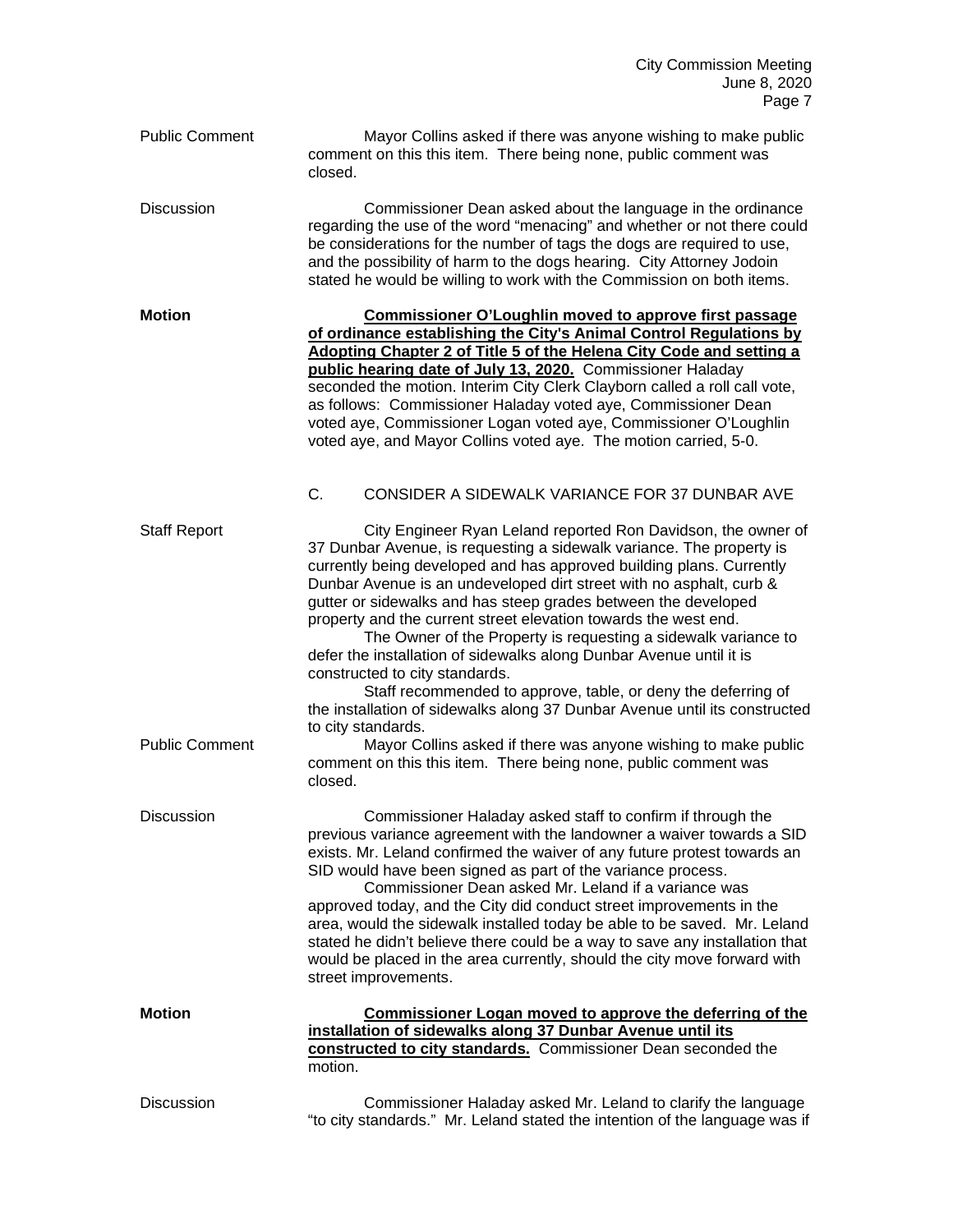|                       | pavement and curb and gutter were installed in the adjacent land, the<br>requirement would be triggered. City Attorney Jodoin added the<br>Commission also retains the authority to order in sidewalks at any time.<br>Mr. Leland stated there was not a set City policy which indicated<br>timelines as it pertained to the installation of streets by the City, thus<br>impacting the installation of sidewalks.<br>Commissioner Haladay stated it made sense to not require<br>installation of sidewalks in an area where there were dirt streets, due to<br>the uncertainty of the infrastructure at this time, with a caveat there<br>should be a discussion at some point of the Commission to start consider<br>creating a SID in areas where they make sense.                                                                                                                                                                                        |
|-----------------------|--------------------------------------------------------------------------------------------------------------------------------------------------------------------------------------------------------------------------------------------------------------------------------------------------------------------------------------------------------------------------------------------------------------------------------------------------------------------------------------------------------------------------------------------------------------------------------------------------------------------------------------------------------------------------------------------------------------------------------------------------------------------------------------------------------------------------------------------------------------------------------------------------------------------------------------------------------------|
| <b>Vote</b>           | Interim City Clerk Clayborn called a roll call vote, as follows:<br>Commissioner Haladay voted aye, Commissioner Dean voted aye,<br>Commissioner Logan voted aye, Commissioner O'Loughlin voted aye,<br>and Mayor Collins voted aye. The motion carried, 5-0.                                                                                                                                                                                                                                                                                                                                                                                                                                                                                                                                                                                                                                                                                                |
|                       | D.<br>CONSIDER A SIDEWALK VARIANCE FOR 2480 WOODWARD<br><b>AVENUE</b>                                                                                                                                                                                                                                                                                                                                                                                                                                                                                                                                                                                                                                                                                                                                                                                                                                                                                        |
| <b>Staff Report</b>   | Robert & Traci Merzlak, the owners of the property located at<br>2480 Woodward Ave, are requesting a sidewalk variance for no<br>sidewalks on Granite Street and Curb-side sidewalk on Woodward<br>Avenue. The lot is currently vacant but the owners are planning to submit<br>for building permit in the near future. Woodward Avenue is developed<br>with curb, gutter, and paved streets. The topography of the site drops off<br>considerably from behind the curb and gutter. Sidewalks are not<br>currently installed on the corresponding block but are installed curbside<br>one block to the east. Granite is paved street but not developed to city<br>standards along the corresponding block.<br>The owners are requesting a sidewalk variance to defer the<br>installment of sidewalks along Granite Avenue until the street is<br>constructed to city standards and to allow the installation of curbside<br>sidewalks along Woodward Avenue. |
| <b>Public Comment</b> | Mayor Collins asked if there was anyone wishing to make public<br>comment on this this item. There being none, public comment was<br>closed.                                                                                                                                                                                                                                                                                                                                                                                                                                                                                                                                                                                                                                                                                                                                                                                                                 |
| <b>Discussion</b>     | Commissioner Haladay asked if there was any plans by the City<br>to install street improvements on Granite Street. Mr. Leland stated there<br>were no plans.<br>Commissioner Dean asked if staff agreed with the property<br>owners' statement regarding the amount of fill in the area being<br>unreasonable. Mr. Leland stated it would be a substantial amount of fill.                                                                                                                                                                                                                                                                                                                                                                                                                                                                                                                                                                                   |
| <b>Motion</b>         | Commissioner Logan moved to approve the deferring of the<br>installation of sidewalks along Granite Street and allow for<br>deferment of installation of sidewalks along Woodward Avenue<br>until its constructed to city standards.                                                                                                                                                                                                                                                                                                                                                                                                                                                                                                                                                                                                                                                                                                                         |
| <b>Discussion</b>     | Commissioner Dean stated she was comfortable to table this<br>item at this time but was not comfortable with approving it due to the<br>number of children using the area as passage to Kessler School.                                                                                                                                                                                                                                                                                                                                                                                                                                                                                                                                                                                                                                                                                                                                                      |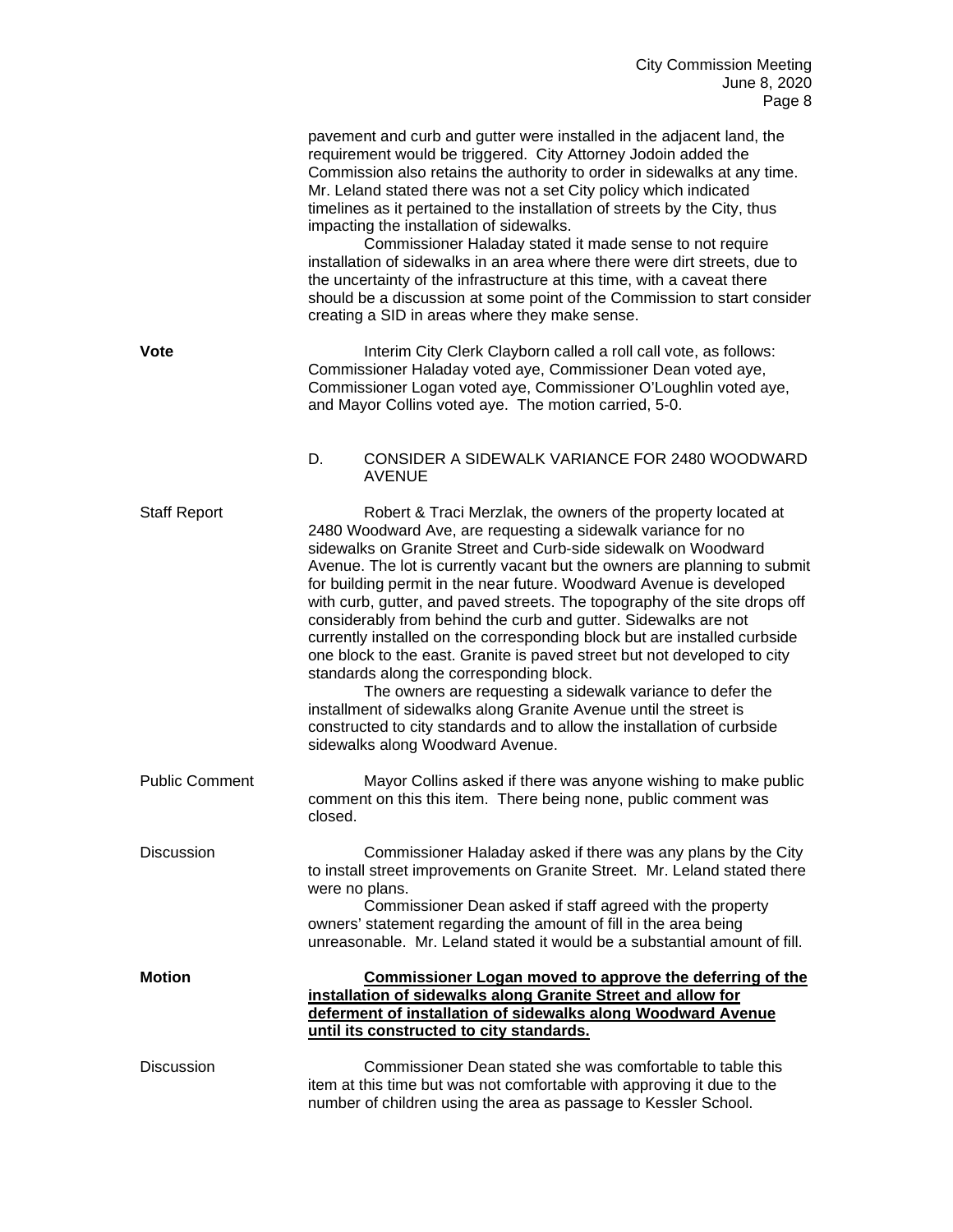Commissioner Haladay agreed with Commissioner Dean and stated he would be inclined to deny the deferment altogether. Commissioner O'Loughlin concurred with the other Commissioners statements.

**Alternative Motion Commissioner O'Loughlin moved to deny the deferring of the installation of sidewalks along Granite Avenue and deny the request for installation of curbside sidewalks along Woodward Avenue.** Commissioner Haladay seconded the motion. Interim City Clerk Clayborn called a roll call vote, as follows: Commissioner Haladay voted aye, Commissioner Dean voted aye, Commissioner Logan voted aye, Commissioner O'Loughlin voted aye, and Mayor Collins voted aye. The motion carried, 5-0.

## E. CONSIDER A SIDEWALK VARIANCE FOR 810 HIAWATHA STREET

Staff Report Daniel & Kelsey Wiegand, the owners of 810 Hiawatha Street, are requesting a sidewalk variance. The property is currently being developed and has an approved building plan and permit for a singlefamily home. The current plans reflect city standard boulevard sidewalk and drive approach. The property is located on the northwest corner of Stuart and Hiawatha. Hiawatha is currently undeveloped and has no sidewalk, asphalt, or curb and gutter installed. Stuart is developed on the southside of the street but is not developed fully on the northside. The only sidewalk installed is located on the property directly west and is not currently compliant with ADA and City Standards.

The Owners are requesting a sidewalk variance to defer the installment of sidewalks along both Stuart Street and Hiawatha Street until both streets have been constructed to city standards.

Public Comment Mayor Collins asked if there was anyone wishing to make public comment on this this item. There being none, public comment was closed.

Discussion Commissioner Haladay asked if there were any plans by the City to conduct street improvements on Stuart Street. Mr. Leland stated there was no intention by the City to improve Stuart at this time. Commissioner O'Loughlin asked if the adjacent property had installed sidewalks. Mr. Leland stated the adjacent property did have a boulevard

> style, and it was not in compliance with ADA standards. Commissioner Haladay asked Mr. Leland whether the installation of asphalt only to any street, would meet "to city standards" qualifier. Mr. Leland stated this qualifier would also require curb and gutter to trigger the requirement, as it was being interpreted at this time.

Commissioner O'Loughlin asked Mr. Leland to clarify where sidewalk currently exists in the surrounding properties.

**Motion Commissioner O'Loughlin moved to approve the deferring of the installation of sidewalks Along 810 Hiawatha Street, conditional upon the property owner signing a waiver of protest of any future SID and deny the deferment along Stuart Street.**  Commissioner Dean seconded the motion. Interim City Clerk Clayborn called a roll call vote, as follows: Commissioner Haladay voted aye, Commissioner Dean voted aye, Commissioner Logan voted aye,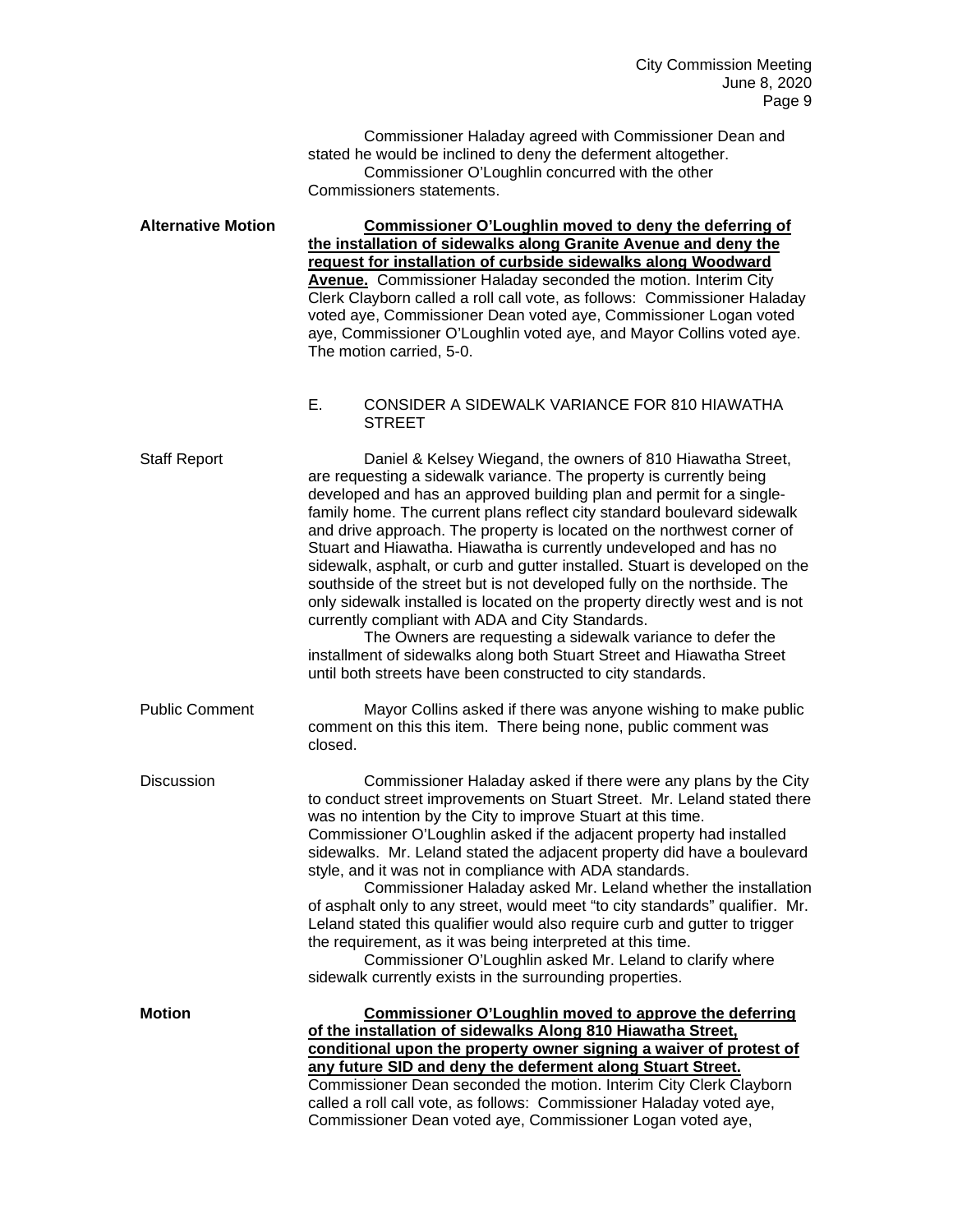Commissioner O'Loughlin voted aye, and Mayor Collins voted aye. The motion carried, 5-0.

F. CONSIDER THE ADOPTION OF THE DOWNTOWN URBAN RENEWAL DISTRICT WORK PLAN FOR FY 2020 AND THE FIRST HALF OF FY 2021.

Staff Report Community Development Director Sharon Haugen reported the Helena City Commission created the Downtown Urban Renewal District in 2018 and expanded that District to include a portion of the Rodney Street area. At the time, the City also adopted a resolution establishing the Downtown Urban Renewal District Tax Increment Financing Advisory Board (to be known as the Downtown URD TIF Advisory Board). One of the responsibilities of the Board is to adopt an Annual Work Plan that recommends the priorities for the use of TIF funds. A subcommittee of Advisory Board members met to discuss potential projects that could be considered and to identify the project areas that would best address the needs that have arisen out of the Covid-19 emergency. On May 19, 2020, the Board met to consider a draft Annual Work Plan that recommends program prioritizations for FY 2020 and the first half of FY 2021. These program priorities include: the development of branding and marketing plans focused on the Downtown URD businesses; a Health and Safety Improvement Program; and a Public Spaces Utilization Program. All of these priorities have been focused to address the concerns that have arisen from the directives of the Governor, the Lewis and Clark County Public Health Department, and the City of Helena State of Local Disaster Emergency Declaration related to the Covid-19 emergency.

> Although additional projects are eligible as urban renewal projects, such additional projects expressly are not recommended at this time for funding amounts and prioritization. However, the additional projects and programs may be eligible for funding in the event additional tax increment funds become available. They will be included on the prioritization list once the Work Plan is formally amended and solicitations are made for projects of that type and recommended for funding.

The objective of the proposed Work Plan is to identify the priorities for Downtown TIF funds that can be used to address the concerns and issues that have arisen from the recent Covid-19 related emergency and the need to address the directives resulting from the Governor and the City of Helena's Local Disaster Emergency Declaration. They are intended to provide for a safer environment for residents and visitors to the Downtown URD District and to promote the area.

The adoption of the Annual Work Plan will make TIF money available to ensure a safer environment to allow businesses and public places to better serve the public. It also allows for the development of a marketing and branding plan that will promote the area and help both businesses and the public understand the measures that have been taken to ensure a safe environment exists in the area. It also allows for financing of temporary (or permanent) improvements that allow for adequate spacing and better utilization of those areas.

Director Haugen recommended approval of the adoption of the Downtown Urban Renewal District Work Plan for FY 2020 and the first half of FY 2021.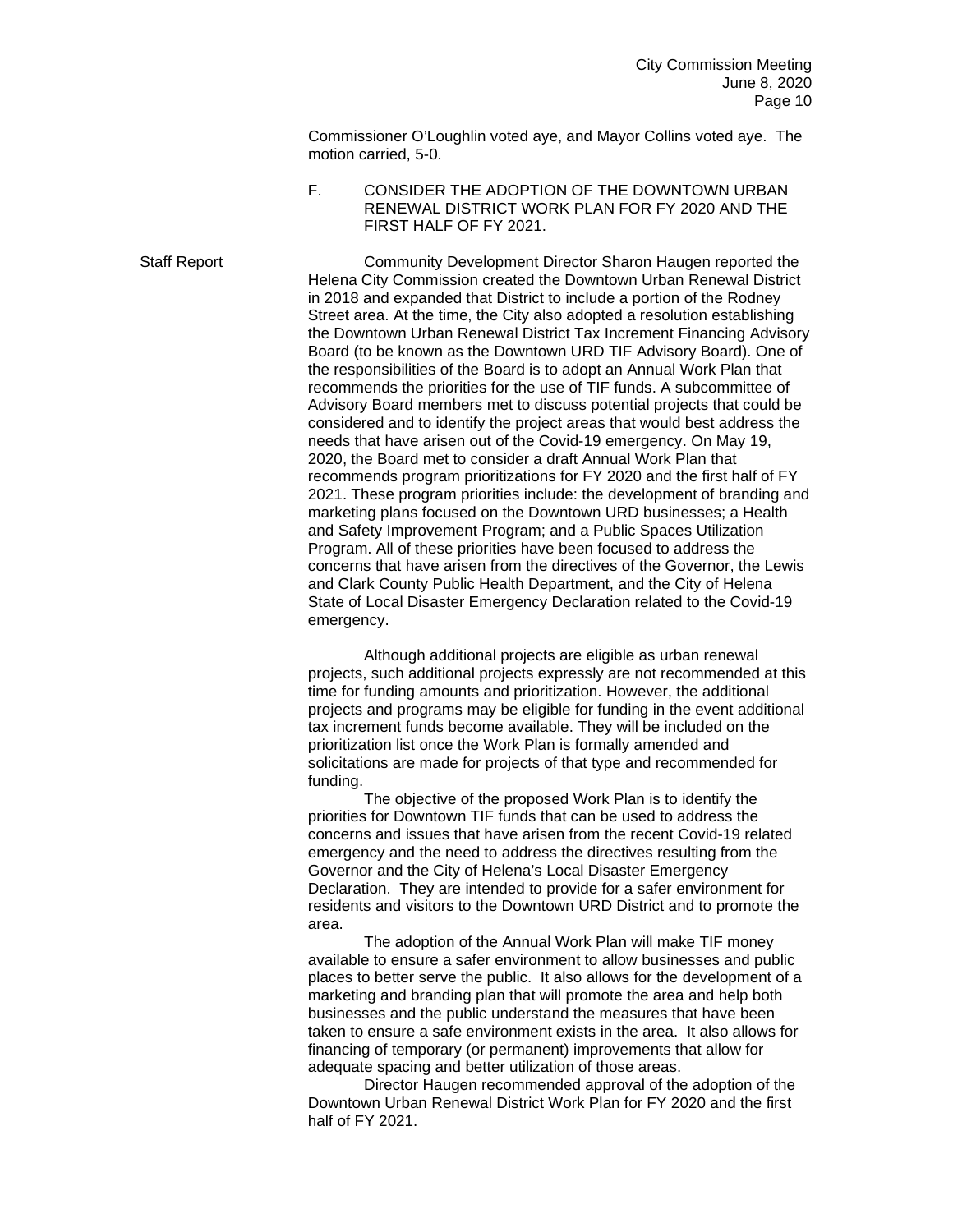| <b>Public Comment</b> | Mayor Collins asked if there was anyone wishing to make public<br>comment on this this item. There being none, public comment was<br>closed.                                                                                                                                                                                                                                                                                                                                                                                                                                                                                                                                                                                                                                                                                                                                                                                                                                                                                                                                                                                                                                                                                                                                                                                                                                                                                                                                                                                                                                                                                                                                                                                                                                                                                                                                |
|-----------------------|-----------------------------------------------------------------------------------------------------------------------------------------------------------------------------------------------------------------------------------------------------------------------------------------------------------------------------------------------------------------------------------------------------------------------------------------------------------------------------------------------------------------------------------------------------------------------------------------------------------------------------------------------------------------------------------------------------------------------------------------------------------------------------------------------------------------------------------------------------------------------------------------------------------------------------------------------------------------------------------------------------------------------------------------------------------------------------------------------------------------------------------------------------------------------------------------------------------------------------------------------------------------------------------------------------------------------------------------------------------------------------------------------------------------------------------------------------------------------------------------------------------------------------------------------------------------------------------------------------------------------------------------------------------------------------------------------------------------------------------------------------------------------------------------------------------------------------------------------------------------------------|
| Discussion            | Commissioner Dean applauded staff for their efforts on this<br>matter.                                                                                                                                                                                                                                                                                                                                                                                                                                                                                                                                                                                                                                                                                                                                                                                                                                                                                                                                                                                                                                                                                                                                                                                                                                                                                                                                                                                                                                                                                                                                                                                                                                                                                                                                                                                                      |
|                       | Commissioner O'Loughlin asked if the TIF dollars spent on this<br>and similar items, would be submitted for reimbursement by the Federal<br>government. Interim Manager Reed state the intent by the City was to<br>pursue reimbursement and thus leaving the TIF dollars in place.                                                                                                                                                                                                                                                                                                                                                                                                                                                                                                                                                                                                                                                                                                                                                                                                                                                                                                                                                                                                                                                                                                                                                                                                                                                                                                                                                                                                                                                                                                                                                                                         |
| <b>Motion</b>         | <b>Commissioner Dean moved to approve the adoption of the</b><br>Downtown Urban Renewal District Work Plan for FY 2020 and the<br>first half of FY 2021. Commissioner Haladay seconded the motion.<br>Interim City Clerk Clayborn called a roll call vote, as follows:<br>Commissioner Haladay voted aye, Commissioner Dean voted aye,<br>Commissioner Logan voted aye, Commissioner O'Loughlin voted aye,<br>and Mayor Collins voted aye. The motion carried, 5-0.                                                                                                                                                                                                                                                                                                                                                                                                                                                                                                                                                                                                                                                                                                                                                                                                                                                                                                                                                                                                                                                                                                                                                                                                                                                                                                                                                                                                         |
|                       | G.<br>CONSIDER A RESOLUTION GRANTING DOWNTOWN<br>URBAN RENEWAL TAX INCREMENT FINANCING FUNDS TO<br>PROVIDE FOR PUBLIC SAFETY AND SANITATION<br><b>EXPENSES IN THE DISTRICT.</b>                                                                                                                                                                                                                                                                                                                                                                                                                                                                                                                                                                                                                                                                                                                                                                                                                                                                                                                                                                                                                                                                                                                                                                                                                                                                                                                                                                                                                                                                                                                                                                                                                                                                                             |
| <b>Staff Report</b>   | Community Development Director Sharon Haugen reported The<br>Downtown URD TIF Advisory Board recommended adoption of the<br>Annual Work Plan for FY 20 and FY 21 at their May 19th meeting. The<br>City Commission will consider its adoption at their June 8th meeting. The<br>project priorities considered in the proposed plan are intended to address<br>the concerns that have arisen from the directives given by the Governor,<br>the Lewis and Clark County Public Health Department, and the City of<br>Helena's State of Local Disaster Emergency Declaration related to the<br>Covid-19 emergency. The three (3) project areas are: the development<br>of branding and marketing plans focused on the Downtown URD<br>businesses; a Health and Safety Improvement Program; and a Public<br>Spaces Utilization Program.<br>The City of Helena is proposing a project to purchase hand<br>sanitizers and related sanitation facilities for the public places and<br>businesses within the boundaries of the Downtown URD District. The<br>project cost for the City will be \$10,000. The project is consistent with the<br>intent of the declaration of a local emergency. It also conforms to the<br>goals and the priorities stated in the Downtown URD Plan and the<br>recommended Work Plan.<br>On May 28th, 2020, the Downtown TIF Advisory Board heard the<br>City staff's proposal. The Advisory Board voted unanimously to<br>recommend using Downtown URD TIF funds to purchase the hand<br>sanitizers and related sanitation facilities for locations and businesses in<br>the Downtown URD District. They recommended an allocation of<br>\$10,000 for this purpose.<br>The purpose of the request is to obtain Downtown URD TIF<br>funding for the installation of sanitation facilities to address public health<br>and safety in the Downtown URD. |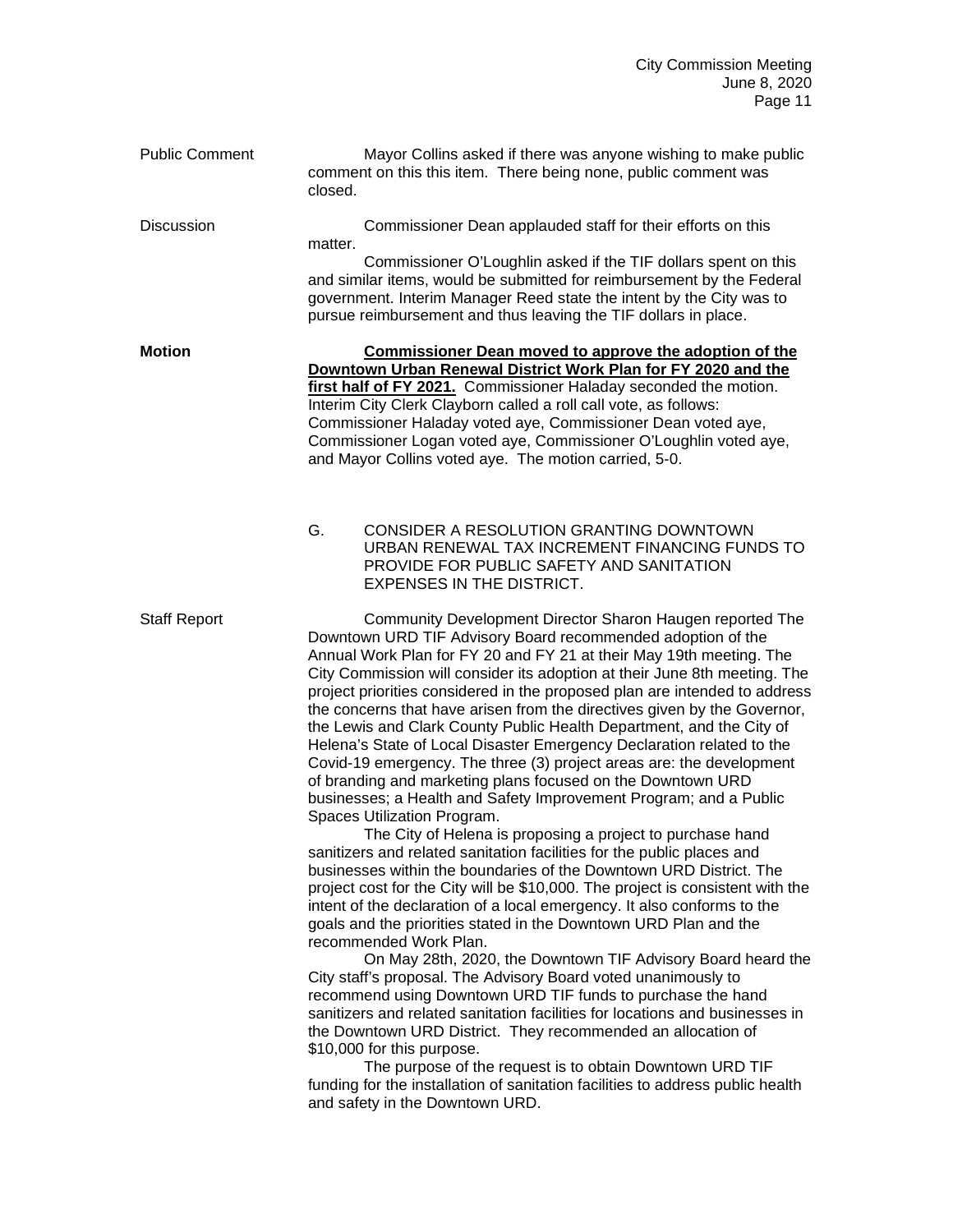|                        | The use of tax increment financing funds for this purpose will<br>address some of the serious health and safety concerns in the<br>Downtown's public places and within the buildings located in the District.<br>The project will not only address the health and safety concerns but will<br>also promote the Downtown area as a safer environment for both visitors<br>and residents.<br>Director Haugen recommended approval of a resolution granting<br>Downtown Urban Renewal Tax Increment Financing funds to provide for<br>public safety and sanitation expenses in the district.                                                                                                                                                                                                                                                                               |
|------------------------|-------------------------------------------------------------------------------------------------------------------------------------------------------------------------------------------------------------------------------------------------------------------------------------------------------------------------------------------------------------------------------------------------------------------------------------------------------------------------------------------------------------------------------------------------------------------------------------------------------------------------------------------------------------------------------------------------------------------------------------------------------------------------------------------------------------------------------------------------------------------------|
| <b>Public Comment</b>  | Mayor Collins asked if there was anyone wishing to make public<br>comment on this this item. There being none, public comment was<br>closed.                                                                                                                                                                                                                                                                                                                                                                                                                                                                                                                                                                                                                                                                                                                            |
| <b>Discussion</b>      | Commissioner Logan asked if there was additional information<br>on the cost of maintenance of the hand sanitizers. Director Knoepke<br>stated the costs and maintenance would be managed by Parks and<br>Transportation Systems staff and an update would be given to the<br>Commission after a period, allowing for adjustments to be made as<br>needed.                                                                                                                                                                                                                                                                                                                                                                                                                                                                                                               |
| <b>Motion</b>          | <b>Commissioner Dean moved to a resolution granting</b><br>Downtown Urban Renewal Tax Increment Financing funds to<br>provide for public safety and sanitation expenses in the district.<br>Commissioner O'Loughlin seconded the motion. Interim City Clerk<br>Clayborn called a roll call vote, as follows: Commissioner Haladay voted<br>aye, Commissioner Dean voted aye, Commissioner Logan voted aye,<br>Commissioner O'Loughlin voted aye, and Mayor Collins voted aye. The<br>motion carried, 5-0.                                                                                                                                                                                                                                                                                                                                                               |
| <b>Public Hearings</b> | <b>PUBLIC HEARINGS</b>                                                                                                                                                                                                                                                                                                                                                                                                                                                                                                                                                                                                                                                                                                                                                                                                                                                  |
|                        | CONSIDER A PRELIMINARY PLAT FOR THE ANDERSON<br>А.<br>VILLAGE MAJOR SUBDIVISION CREATING 18 LOTS FROM<br>5.76 ACRES, TO ADOPT THE FINDINGS OF FACT AND THE<br>CONDITIONS CONTAINED THEREIN, AND ACCEPT THE<br>DEDICATION TO THE CITY OF THE PROPERTY AND PUBLIC<br>IMPROVEMENTS SO DESIGNATED THEREON, FOR<br>PROPERTY LEGALLY DESCRIBED AS LOTS 8, 9 & 13 OF<br>THE ANDERSON BUSINESS PARK SUBDIVISION AS SHOWN<br>IN COS# 3050024, IN THE RECORDS OF THE CLERK &<br>RECORDER OF LEWIS & CLARK COUNTY, MONTANA.                                                                                                                                                                                                                                                                                                                                                        |
| <b>Staff Report</b>    | The applicant has applied for preliminary plat review for the<br>Anderson Village Major Subdivision to the City of Helena that has gone<br>through both internal and external reviews. Anderson Village represents<br>a replat of lots 8, 9 & 13 of the previously approved Anderson Business<br>Park and is intended to have 12 residential and 6 commercial lots and<br>ROW from 5.76 acres. The subject properties are zoned R-O<br>(Residential/Office) which support a mixture of residential and<br>commercial uses. At their regular meeting on March 4, 2020 the Parks<br>Board voted in favor of accepting a cash in lieu payment with the final<br>amount being determined at final plat as Skelton Park, a larger<br>neighborhood park, is approximately 150 feet away. The Consolidated<br>Planning Board, at their April 21, 2020 regular meeting voted to |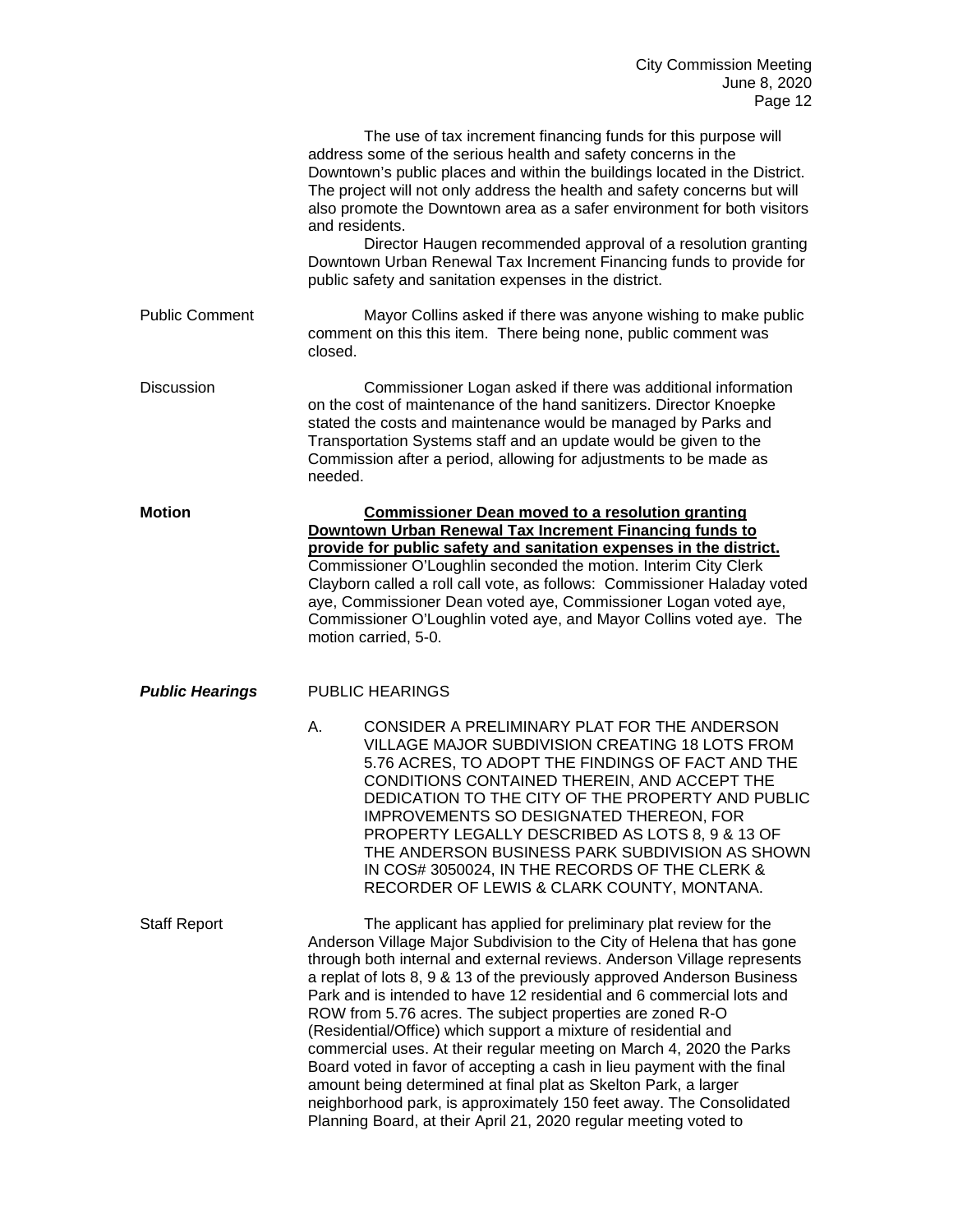|                       | recommend approval of the preliminary plat application with conditions.<br>The proposal is to gain approval of the preliminary plat for Anderson<br>Village Major Subdivision, creating 18 new lots from 5.76 acres within the<br>city limits of Helena, Montana. The subject property is located within the<br>City of Helena in an already urbanized area to the northeast of the<br>intersection of Custer Avenue and McHugh Lane making it an ideal<br>location for infill development. Such development is supported and<br>encouraged by the 2011 growth policy to avoid sprawl and its detrimental<br>impacts, support Helena's walkability, and create opportunities for goods,<br>services and employment closer to existing residential areas. Infill<br>developments like this one support vibrant, walkable neighborhoods,<br>potentially reducing vehicle miles traveled, the urban heat island effect<br>and making use of already existing city infrastructure. Any potential<br>impacts of the subdivision will be mitigated by the proposed conditions of<br>approval.<br>Staff recommended to conditionally approve the preliminary plat<br>for the Anderson Village Major Subdivision creating 18 lots from 5.76<br>acres, to adopt the findings of fact and the conditions contained therein,<br>and accept the dedication to the City of the property and public<br>improvements so designated thereon, for property legally described as<br>Lots 8, 9 & 13 of the Anderson Business Park Subdivision as shown in<br>COS# 3050024, in the records of the Clerk & Recorder of Lewis & Clark<br>County, Montana. |
|-----------------------|-------------------------------------------------------------------------------------------------------------------------------------------------------------------------------------------------------------------------------------------------------------------------------------------------------------------------------------------------------------------------------------------------------------------------------------------------------------------------------------------------------------------------------------------------------------------------------------------------------------------------------------------------------------------------------------------------------------------------------------------------------------------------------------------------------------------------------------------------------------------------------------------------------------------------------------------------------------------------------------------------------------------------------------------------------------------------------------------------------------------------------------------------------------------------------------------------------------------------------------------------------------------------------------------------------------------------------------------------------------------------------------------------------------------------------------------------------------------------------------------------------------------------------------------------------------------------------------------------------------------------------------|
| <b>Public Comment</b> | Holly Manning of Robert Peccia and Associates, spoke on behalf<br>of the applicant, stating she was available for any questions.                                                                                                                                                                                                                                                                                                                                                                                                                                                                                                                                                                                                                                                                                                                                                                                                                                                                                                                                                                                                                                                                                                                                                                                                                                                                                                                                                                                                                                                                                                    |
| <b>Motion</b>         | <b>Commissioner Logan moved to conditionally approve the</b><br>preliminary plat for the Anderson Village Major Subdivision creating<br>18 lots from 5.76 acres, to adopt the findings of fact and the<br>conditions contained therein, and accept the dedication to the City<br>of the property and public improvements so designated thereon, for<br>property legally described as Lots 8, 9 & 13 of the Anderson<br>Business Park Subdivision as shown in COS# 3050024, in the<br>records of the Clerk & Recorder of Lewis & Clark County, Montana.<br>Commissioner O'Loughlin seconded the motion. Interim City Clerk<br>Clayborn called a roll call vote, as follows: Commissioner Haladay voted<br>aye, Commissioner Dean voted aye, Commissioner Logan voted aye,<br>Commissioner O'Loughlin voted aye, and Mayor Collins voted aye. The<br>motion carried, 5-0.<br>В.<br>CONSIDER A RESOLUTION GRANTING PROPERTY TAX<br>BENEFITS FOR SEELEY BUILDING, LLC, FOR<br>RECONSTRUCTION OF A BUILDING AT 630 N. LAST<br>CHANCE GULCH IN THE CITY OF HELENA, MONTANA.                                                                                                                                                                                                                                                                                                                                                                                                                                                                                                                                                               |
| <b>Staff Report</b>   | Community Development Director Sharon Haugen reported<br>Seeley Building LLC has purchased the property located at 630 N. Last<br>Chance Gulch from the City of Helena and is planning to reconstruct a<br>new residential and commercial building on the property. The property<br>was most recently the site of the old Bus Depot by the City and had been<br>used for the 24/7 program. The owner has applied for a tax abatement<br>under the provisions of (MCA 15-24-1502 et seq.). The application is for<br>the future building to be located on 630 N. Last Chance Gulch, the<br>former bus depot. Under these provisions of MCA 15-24-1502, if<br>approved, the property taxes are abated during construction and for up                                                                                                                                                                                                                                                                                                                                                                                                                                                                                                                                                                                                                                                                                                                                                                                                                                                                                                  |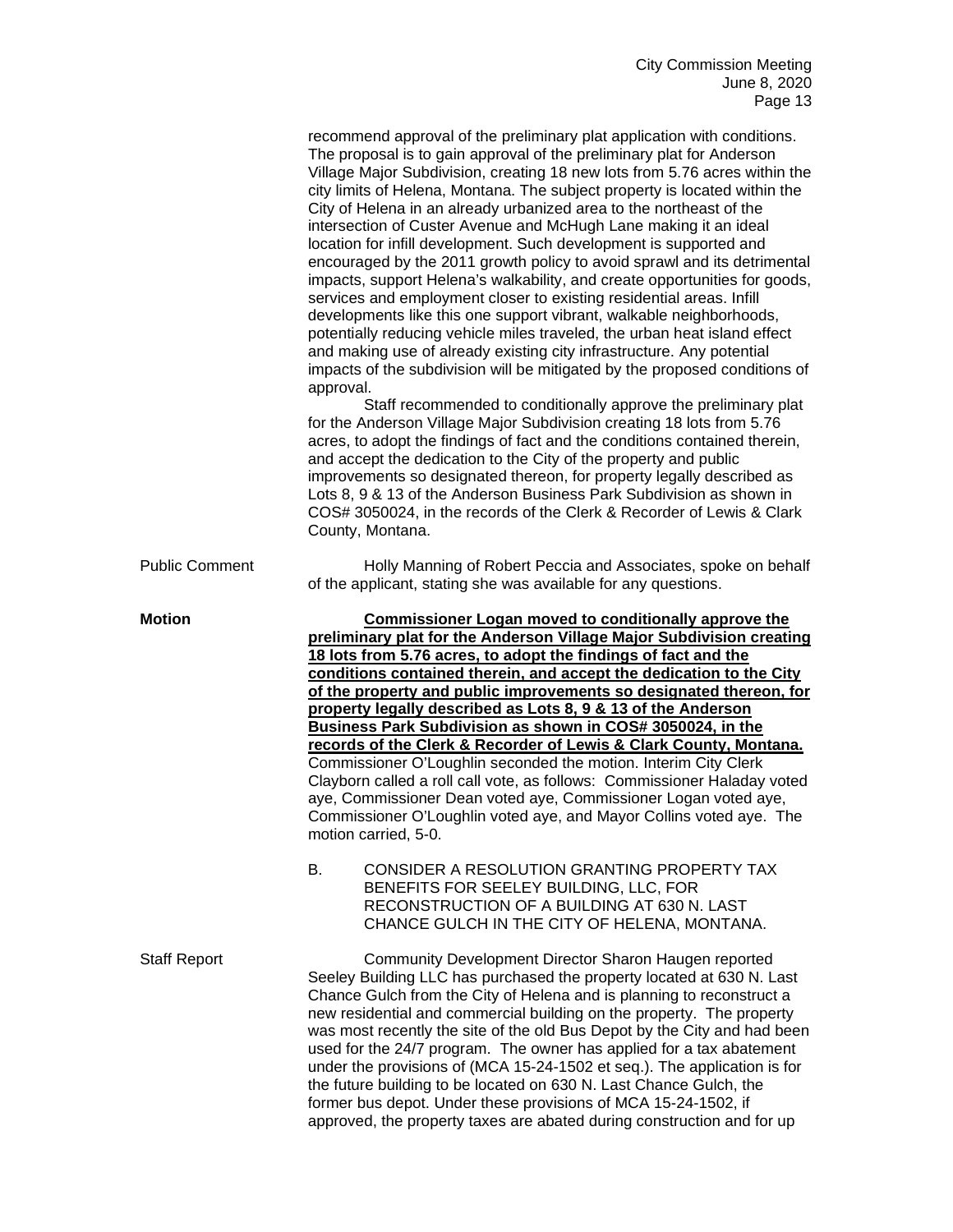to five years. The taxes are then gradually phased in at a rate at 20 percent each year. Upon local approval of tax abatements, the Department of Revenue determines eligible improvements and applies the abatement to the property.

If granted, the applicant must keep all taxes current for the property that receives tax benefits. Failure to pay taxes will void the tax abatement for the next ten years. Property taxes abated from the reduction in property taxes allowed by this section are subject to recapture by the local governing body if the ownership or use of the property does not meet the requirements of this section of law.

Seeley Building LLC plans a \$12-\$13 million reconstruction of this site into a three-story tall mixed-use building with an underground parking garage. The first 2 floors will provide commercial space. The top floor will offer residential condominiums and are not eligible for the tax abatement.

The previous taxable market value of the property is \$0 because it was owned by the City of Helena. The Department of Revenue has not determined the new increase in taxable value after the reconstruction but given that the property will be new to the tax rolls, it is a given that the 5 percent criteria will be met by the applicant.

To be eligible for the property tax exemption and the property tax reduction, the commercial building may not have been used in a business for at least 6 months immediately preceding the date of application to the governing body for approval. The building was used by the Sheriff's Office for the 24/7 program and is not considered a commercial use. The applicant is also current on all their property taxes.

The intent of the tax abatement is to allow local communities to encourage new and/or expanding businesses by making available tax benefits for future expansion and development. The tax abatement helps the company to better afford improvements and expansion of their existing operation and to enable the expansion to better cash flow.

The granting of property tax benefits is one of the tools the City Commission has for encouraging economic development and the redevelopment of an area. This redevelopment project is located in the Downtown Urban Renewal District and reconstruction could serve as a catalyst for other redevelopment in that area. The property tax benefits will result in a decrease in the total revenue realized until the property tax benefits period is complete and due to Helena School District No. 1, Lewis and Clark County, and the City of Helena. If approved by both the City and the County, the total tax exemption and reduction over ten years is approximately \$889,682, \$194,836 of which would be due to the City. This reduction would also impact the revenue of the Downtown Urban Renewal District.

Director Haugen recommended approve, table or deny a resolution granting property tax benefits for Seeley Building, LLC, for reconstruction of a building at 630 N. Last Chance Gulch in the City of Helena, Montana

Discussion Commissioner Dean asked if contact had made to the School District regarding the abatement. Director Haugen stated a certified letter and personal contact had been made. The Commissioner asked if there were other mechanisms to defer taxes for a limited time to a property, in lieu of the abatement being considered this evening.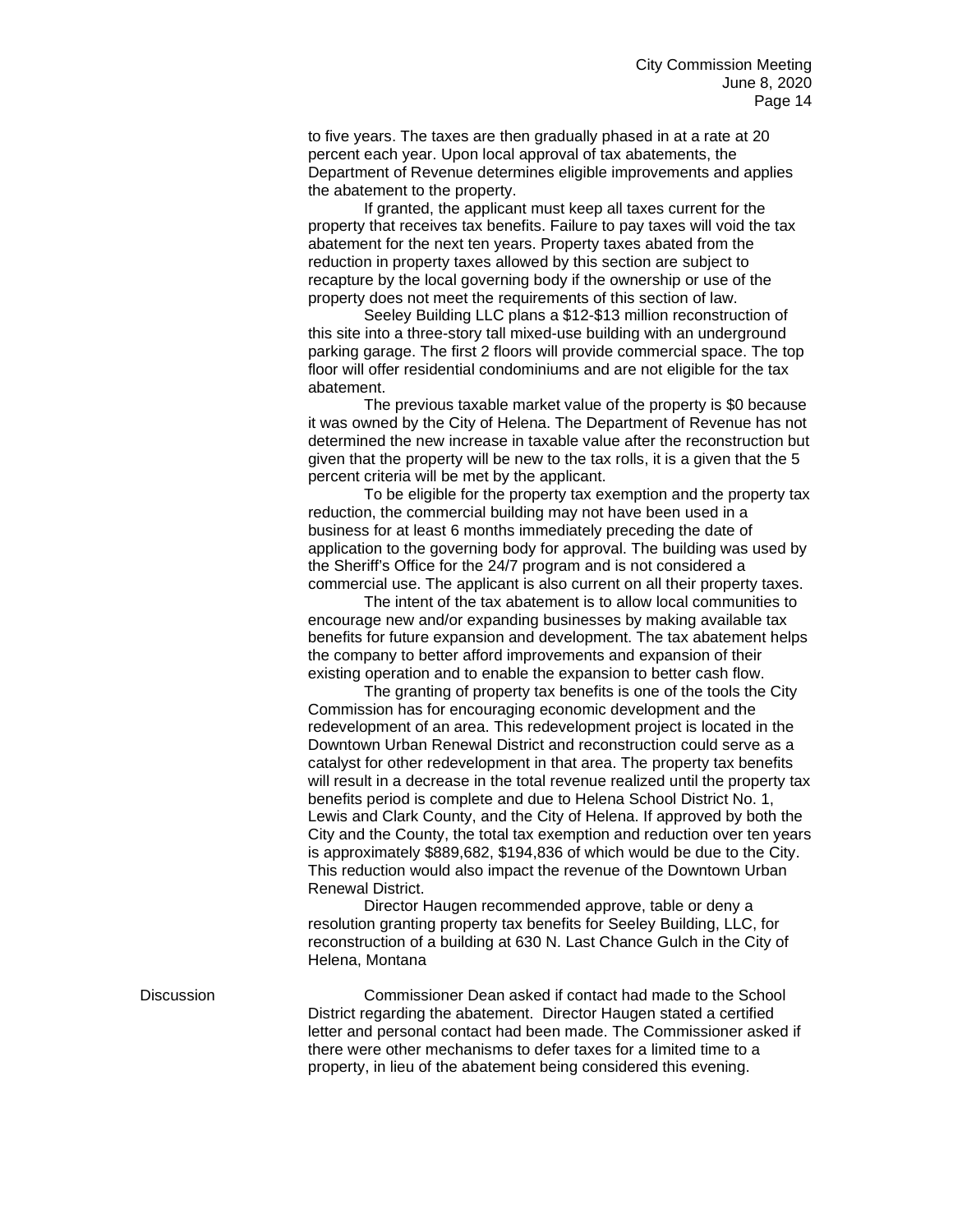| <b>Public Comment</b> | Mayor Collins asked if there was anyone wishing to make public<br>comment on this this item.<br>Ray Kuntz spoke on behalf of the property owner, stating the tax<br>benefits would be going to the tenants, and spoke in favor of the<br>resolution.<br>Dr. Nicole Henrikson, Helena Vision Center, spoke in favor of the<br>resolution.<br>Toby DeWolf, Bert & Ernie's Restaurant, spoke in favor of the<br>resolution.<br>Marty Schuma, of Dick Anderson Construction, spoke in favor of<br>the resolution.<br>Rex Seeley, property owner, spoke in favor of the resolution.                                                                                                                                                                                                                                                                                                                                                                                                                                                                                                                                   |
|-----------------------|------------------------------------------------------------------------------------------------------------------------------------------------------------------------------------------------------------------------------------------------------------------------------------------------------------------------------------------------------------------------------------------------------------------------------------------------------------------------------------------------------------------------------------------------------------------------------------------------------------------------------------------------------------------------------------------------------------------------------------------------------------------------------------------------------------------------------------------------------------------------------------------------------------------------------------------------------------------------------------------------------------------------------------------------------------------------------------------------------------------|
|                       | There being no others wishing to comment, public comment was closed.                                                                                                                                                                                                                                                                                                                                                                                                                                                                                                                                                                                                                                                                                                                                                                                                                                                                                                                                                                                                                                             |
| <b>Discussion</b>     | Commissioner O'Loughlin asked if a tax abatement was part of<br>the initial proposal submitted to the City as part of the process for bids on<br>the Bus Depot property. Director Haugen stated there was no<br>abatement with the original submission. The Commissioner further asked<br>for clarification on where the financial impact would be most absorbed,<br>including the TIF district.<br>Commissioner Dean expressed concerns over allowing for any<br>financial considerations of this kind during a time when tax revenues<br>were at a minimum due to COVID, although she could understand the<br>arguments from the businesses and the property owner.<br>Commissioner O'Loughlin stated she also had reservations<br>regarding tax considerations due to financial impact locally of COVID,<br>and due to the tax abatement was not part of the original proposal to the<br>city for the purchase of the property. The Commissioner stated she was<br>very appreciative of the property owner for his willingness to invest in the<br>community and was still supportive of the project overall. |
| Motion                | <b>Commissioner O'Loughlin moved to deny a resolution</b><br>granting property tax benefits for Seeley Building, LLC, for<br>reconstruction of a building at 630 N. Last Chance Gulch in the City<br>of Helena, Montana.                                                                                                                                                                                                                                                                                                                                                                                                                                                                                                                                                                                                                                                                                                                                                                                                                                                                                         |
| <b>Discussion</b>     | Commissioner Haladay stated he did not believe the data on tax<br>abatements was indicative of overall community benefit and stated this is<br>was why he would support the denial this evening.                                                                                                                                                                                                                                                                                                                                                                                                                                                                                                                                                                                                                                                                                                                                                                                                                                                                                                                 |
| Vote                  | <b>Commissioner Haladay seconded the motion. Interim City</b><br>Clerk Clayborn called a roll call vote, as follows: Commissioner<br>Haladay voted aye, Commissioner Dean voted aye, Commissioner<br>Logan voted nay, Commissioner O'Loughlin voted aye, and Mayor<br>Collins voted nay. The motion carried, 3-2.                                                                                                                                                                                                                                                                                                                                                                                                                                                                                                                                                                                                                                                                                                                                                                                                |
|                       | C.<br>CONSIDER A RESOLUTION GRANTING PROPERTY TAX<br>BENEFITS FOR FARMERS STATE BANK OF MONTANA, FOR<br>RECONSTRUCTION OF A BUILDING AT 2100 N. MONTANA<br>IN THE CITY OF HELENA, MONTANA                                                                                                                                                                                                                                                                                                                                                                                                                                                                                                                                                                                                                                                                                                                                                                                                                                                                                                                        |
| <b>Staff Report</b>   | Farmers State Bank of Montana has purchased the property at<br>2100 N. Montana and is presently reconstructing a new commercial<br>building on the property. The property was most recently the site of the<br>Helena Industries Thrift Store. The owners of Farmers State Bank have                                                                                                                                                                                                                                                                                                                                                                                                                                                                                                                                                                                                                                                                                                                                                                                                                             |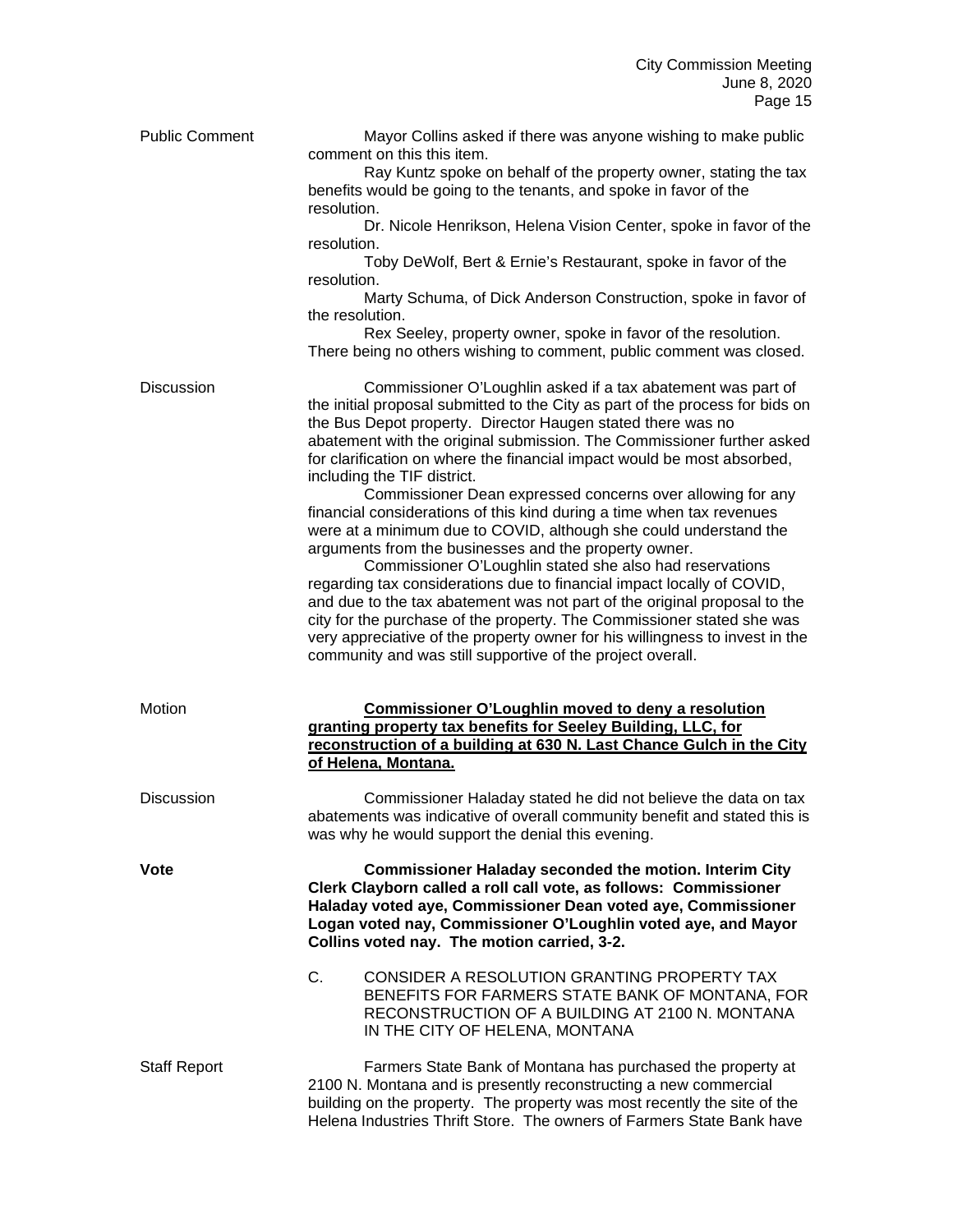|                       | submitted a request for tax abatement under provisions of state law for                                                                                                                                                                                                                                                                                                                                                                                                                                                                                                                                                                                                                                                                                                                                                                                                                                                                                                                                                                                                                                                                                                                                                                                                                                                                                                                                                                                                                                                                                                                                                                                                                                                                                                                                                                                         |
|-----------------------|-----------------------------------------------------------------------------------------------------------------------------------------------------------------------------------------------------------------------------------------------------------------------------------------------------------------------------------------------------------------------------------------------------------------------------------------------------------------------------------------------------------------------------------------------------------------------------------------------------------------------------------------------------------------------------------------------------------------------------------------------------------------------------------------------------------------------------------------------------------------------------------------------------------------------------------------------------------------------------------------------------------------------------------------------------------------------------------------------------------------------------------------------------------------------------------------------------------------------------------------------------------------------------------------------------------------------------------------------------------------------------------------------------------------------------------------------------------------------------------------------------------------------------------------------------------------------------------------------------------------------------------------------------------------------------------------------------------------------------------------------------------------------------------------------------------------------------------------------------------------|
|                       | remodeling, reconstruction, or expansion of existing commercial<br>buildings or structures (MCA 15-24-1502 et seq.). Under these<br>provisions, applicants who add to an existing building or structure that<br>increase its taxable value by at least 5 percent may qualify for this<br>abatement. If approved, the property taxes abated are phased in over<br>five years at 20 percent each year. Upon local approval of tax<br>abatements, the Department of Revenue determines eligible<br>improvements and applies the abatement to the property.<br>The current taxable market value of the property is \$0 because it<br>was owned by Helena Industries, a not for profit corporation and exempt<br>from ad valorem property taxes. Farmers State Bank desires to obtain<br>the property tax benefits for reconstruction of a building at 2100 N.<br>Montana. The granting of tax abatements is one of the tools the City<br>Commission has for encouraging economic development and<br>redevelopment of an area. This abatement represents a redevelopment<br>project located in one of the key corridors of the City and new<br>construction would serve as a catalyst for other redevelopment in that<br>area. The property tax benefits will result in a decrease in the total<br>revenue realized until the property tax benefits period is complete and<br>due to Helena School District No. 1, Lewis and Clark County, and the<br>City of Helena. If approved by both the City and the County, the total tax<br>exemption and reduction over ten years is approximately \$520,939,<br>\$114,083 of which would be due to the City.<br>Director Haugen recommended to approve, table or deny a<br>resolution granting property tax benefits for Farmers State Bank of<br>Montana, for reconstruction of a building at 2100 N. Montana in the City |
|                       | of Helena, Montana.                                                                                                                                                                                                                                                                                                                                                                                                                                                                                                                                                                                                                                                                                                                                                                                                                                                                                                                                                                                                                                                                                                                                                                                                                                                                                                                                                                                                                                                                                                                                                                                                                                                                                                                                                                                                                                             |
| Discussion            | Commissioner Dean asked if the property owners or a<br>representative had contacted the City previously with the idea of the tax<br>abatement during the permitting process. Director Haugen stated she<br>had not discussed the tax abatement with anyone representing the<br>property.                                                                                                                                                                                                                                                                                                                                                                                                                                                                                                                                                                                                                                                                                                                                                                                                                                                                                                                                                                                                                                                                                                                                                                                                                                                                                                                                                                                                                                                                                                                                                                        |
| <b>Public Comment</b> | Mayor Collins asked if there was anyone wishing to make public<br>comment on this this item.<br>Travis Brazil, of Farmers State Bank, spoke in favor of the                                                                                                                                                                                                                                                                                                                                                                                                                                                                                                                                                                                                                                                                                                                                                                                                                                                                                                                                                                                                                                                                                                                                                                                                                                                                                                                                                                                                                                                                                                                                                                                                                                                                                                     |
|                       | resolution<br>There being no others wishing to comment, public comment was closed.                                                                                                                                                                                                                                                                                                                                                                                                                                                                                                                                                                                                                                                                                                                                                                                                                                                                                                                                                                                                                                                                                                                                                                                                                                                                                                                                                                                                                                                                                                                                                                                                                                                                                                                                                                              |
| <b>Motion</b>         | <b>Commissioner Haladay moved to deny a resolution granting</b>                                                                                                                                                                                                                                                                                                                                                                                                                                                                                                                                                                                                                                                                                                                                                                                                                                                                                                                                                                                                                                                                                                                                                                                                                                                                                                                                                                                                                                                                                                                                                                                                                                                                                                                                                                                                 |
|                       | property tax benefits for Farmers State Bank of Montana, for<br>reconstruction of a building at 2100 N. Montana in the City of<br>Helena, Montana. Commissioner O'Loughlin seconded the motion.<br>Interim City Clerk Clayborn called a roll call vote, as follows:<br>Commissioner Haladay voted aye, Commissioner Dean voted aye,<br>Commissioner Logan voted aye, Commissioner O'Loughlin voted aye,<br>and Mayor Collins voted nay. The motion carried, 4-1.<br>CONSIDER A RESOLUTION TO VACATE 6TH AVENUE<br>D.<br>BETWEEN N. ROBERTS STREET AND SANDERS STREET.                                                                                                                                                                                                                                                                                                                                                                                                                                                                                                                                                                                                                                                                                                                                                                                                                                                                                                                                                                                                                                                                                                                                                                                                                                                                                           |
| <b>Staff Report</b>   | City Engineer Ryan Leland reported Russ Katherman, Applicant,<br>representing the State of Montana Department of Administration, is<br>requesting the City of Helena to vacate 6th Avenue between Roberts                                                                                                                                                                                                                                                                                                                                                                                                                                                                                                                                                                                                                                                                                                                                                                                                                                                                                                                                                                                                                                                                                                                                                                                                                                                                                                                                                                                                                                                                                                                                                                                                                                                       |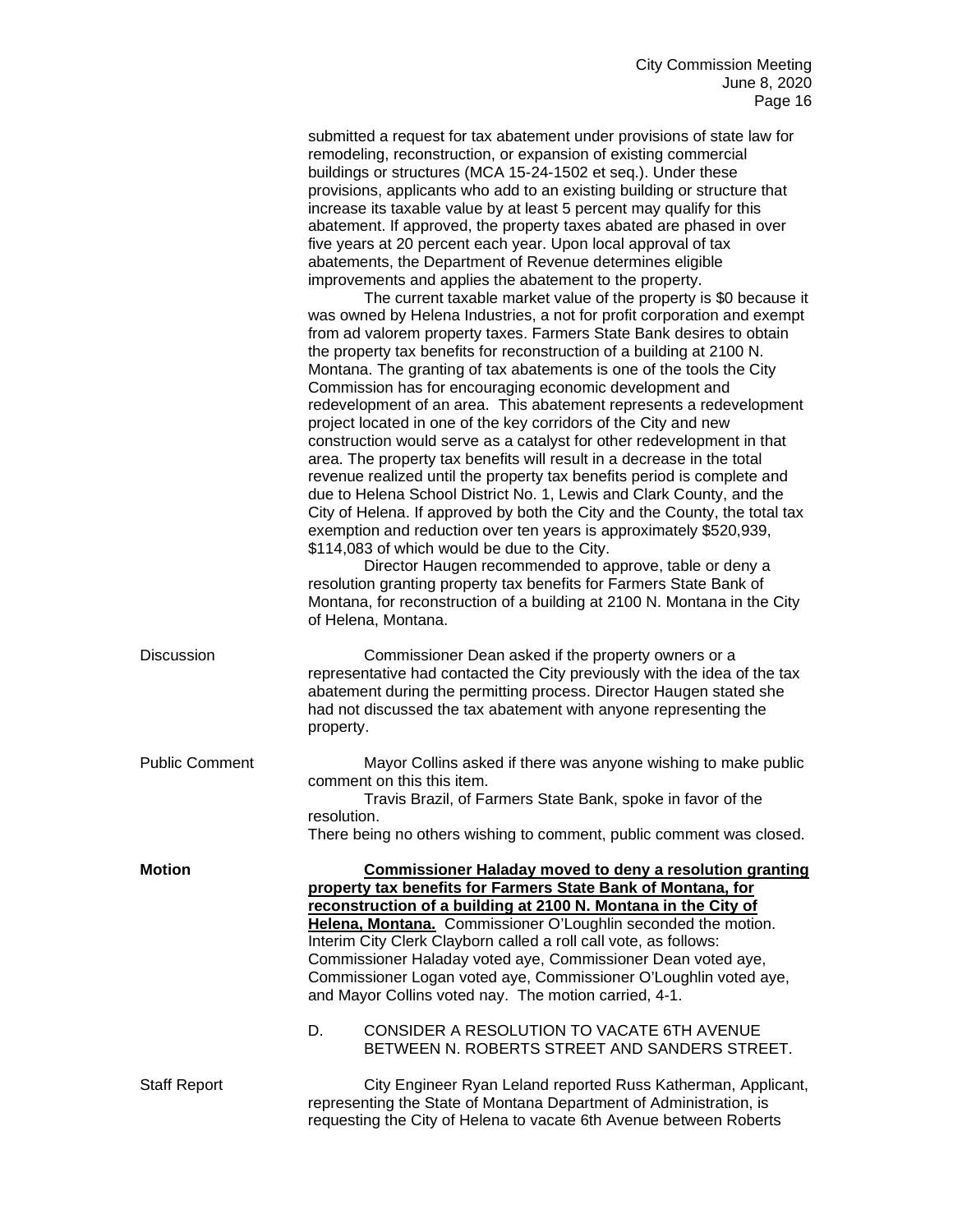Street and Sanders Street. The legal description for the subject area falls between Blocks 4 and 9 of the Corbin Subdivision located in the NW ¼ of Section 32 T10N3W.

The applicant is requesting to vacate 6th Avenue for the construction of the new Montana Heritage Center, which is an addition to the Montana State Museum located on the Montana State Capital Campus.

The calculated square foot transfer price is \$5.90. The total area to be transferred is approximately 28,063 square feet. The total transfer fee is \$165,571.70. The following conditions to complete the property vacate are as follows:

> · Existing sanitary sewer main to be abandoned and relocated to serve existing conditions.

· Existing water main to be abandoned and relocated to 8th Avenue to serve existing conditions.

· Existing storm main to be abandoned and relocated as a future project by the City of Helena. The State of Montana will be responsible during the course of this project to ensure the storm water service connections connected to the 48" main are disconnected including the area inlet south of the building.

A physical connection between the new building and the existing building is critical for museum functions and visitor experience. The street vacation and construction of the new building across 6th Ave. will require all non-motorized travel to go through or around the building and will be only accessible during working hours through the building. The vacation will also change the traffic patterns and will increase traffic on adjacent streets.

Mr. Leland recommended to approve, table or deny a Resolution to vacate 6th Avenue between N. Roberts Street and Sanders Street.

Discussion Commissioner Dean asked if the neighborhood had been engaged recently on the Capitol Complex master plan. Russ Katherman stated the public outreach had happened during an open house last week, but this public outreach has been part of a greater discussion which had been happening for years with the neighborhood and with plans to continue those discussions into the future.

> Jennifer James, project lead, spoke further on the data gathered as part of the public outreach and surveys and research with Capitol employees.

Zack Graham, with the consulting group, screen shared additional documents and materials on the data gathered.

Public Comment Mayor Collins asked if there was anyone wishing to make public comment on this this item. Rebecca Bauman, 2014 Lockey Avenue, spoke in opposition of the closure. There being no one further wishing to make comment, public comment was closed.

| Motion | Commissioner Dean moved to approve a Resolution to              |
|--------|-----------------------------------------------------------------|
|        | vacate 6th Avenue between N. Roberts Street and Sanders Street. |